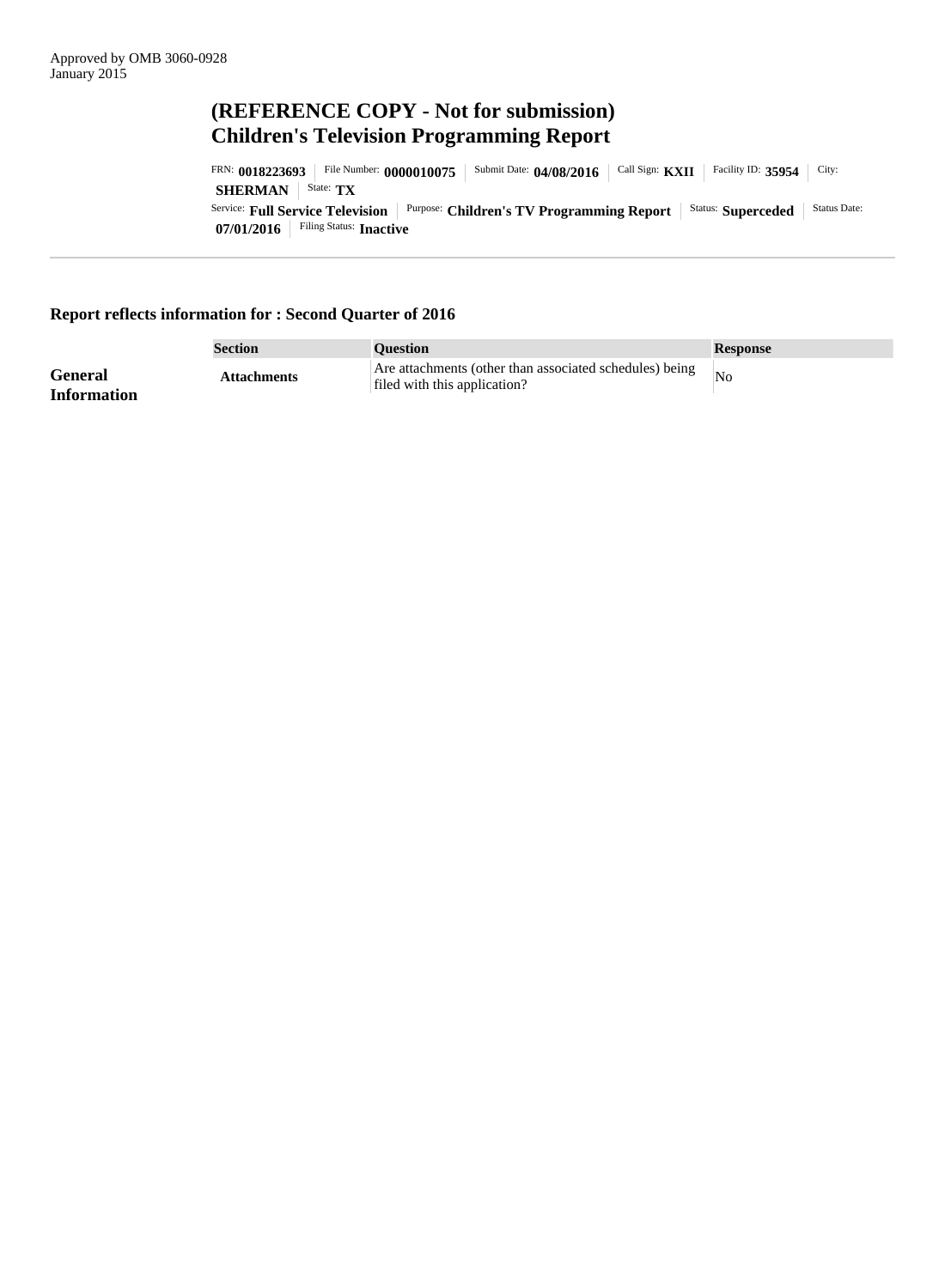**Applicant Name, Type, and Contact Information**

| <b>Applicant</b>   | $\mu$ , $\mu$ , $\mu$ , $\mu$ , $\mu$ , $\mu$ , $\mu$ , $\mu$ , $\mu$ , $\mu$ , $\mu$ , $\mu$ , $\mu$ , $\mu$ , $\mu$ |                        |                       |                                  |                                 |  |
|--------------------|-----------------------------------------------------------------------------------------------------------------------|------------------------|-----------------------|----------------------------------|---------------------------------|--|
| <b>Information</b> | <b>Applicant</b>                                                                                                      | <b>Address</b>         | <b>Phone</b>          | <b>Email</b>                     | <b>Applicant</b><br><b>Type</b> |  |
|                    | <b>GRAY TELEVISION LICENSEE, LLC</b>                                                                                  | 4201 Texoma<br>Parkway |                       |                                  |                                 |  |
|                    | Doing Business As: GRAY TELEVISION<br>LICENSEE, LLC                                                                   | SHERMAN, TX<br>75090   | $+1(903)892-$<br>8123 | nancy.alley@kxii. Company<br>com |                                 |  |

United States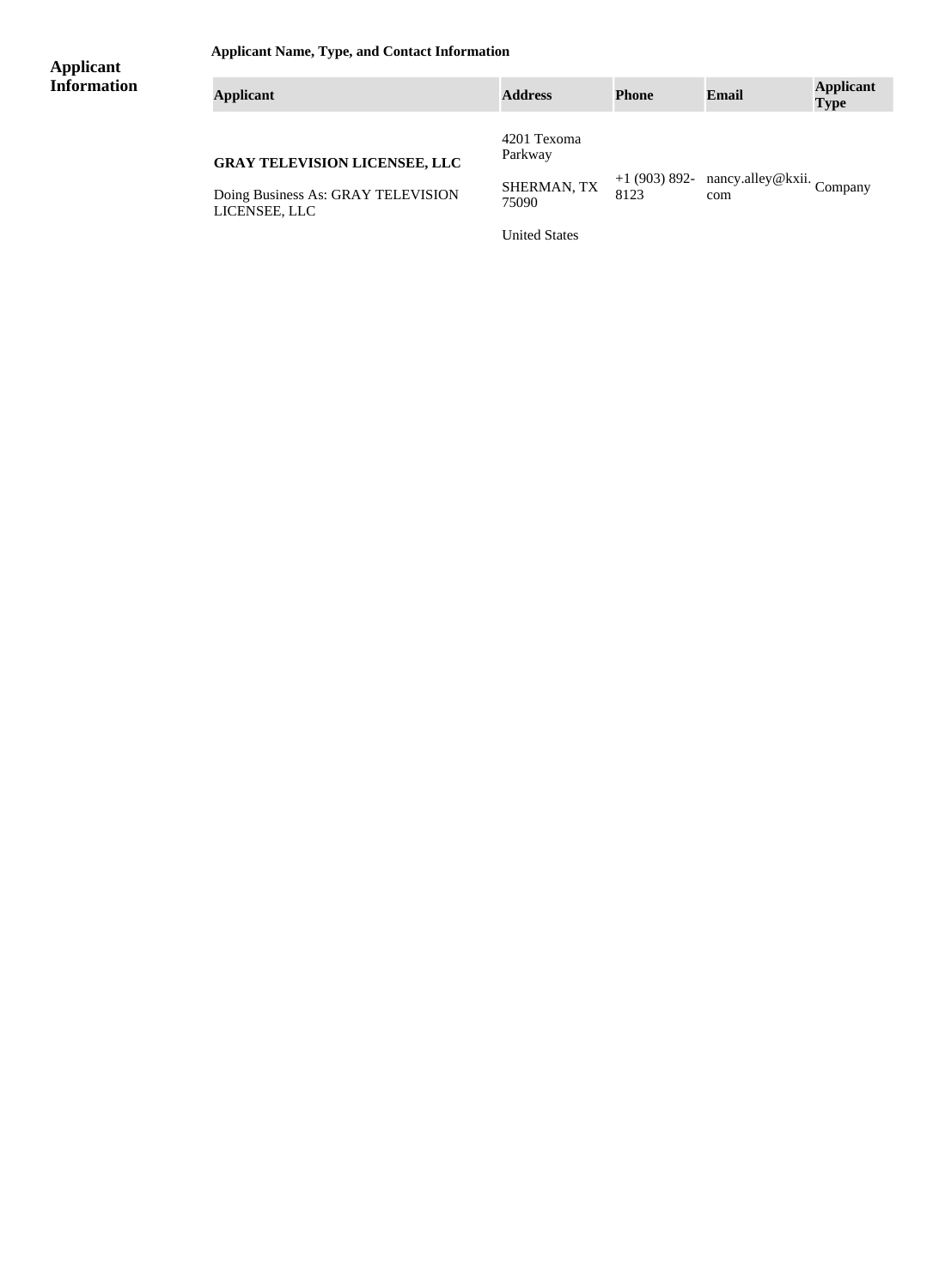|                                                 | <b>Contact Name</b>                          | <b>Address</b>                | <b>Phone</b>  | <b>Email</b>                                          | <b>Contact Type</b> |
|-------------------------------------------------|----------------------------------------------|-------------------------------|---------------|-------------------------------------------------------|---------------------|
| <b>Contact</b><br><b>Representatives</b><br>(2) |                                              | 1776 K STREET, N.<br>W.       |               |                                                       |                     |
|                                                 | <b>JOAN STEWART</b><br><b>WILEY REIN LLP</b> | WASHINGTON, DC<br>20006       | 7438          | +1 (202) 719- JSTEWART@WILEYREIN. Legal<br><b>COM</b> | Representative      |
|                                                 |                                              | <b>United States</b>          |               |                                                       |                     |
|                                                 | <b>RANDY WELLS</b>                           | 4201 TEXOMA<br><b>PARKWAY</b> |               |                                                       |                     |
|                                                 | <b>CHIEF ENGINEER</b>                        | SHERMAN, TX                   | $+1(903)892-$ | randy.wells@kxii.com                                  | Technical           |
|                                                 | <b>GRAY TELEVISION</b>                       | 75090                         | 8123          |                                                       | Representative      |
|                                                 | LICENSEE, LLC                                | <b>United States</b>          |               |                                                       |                     |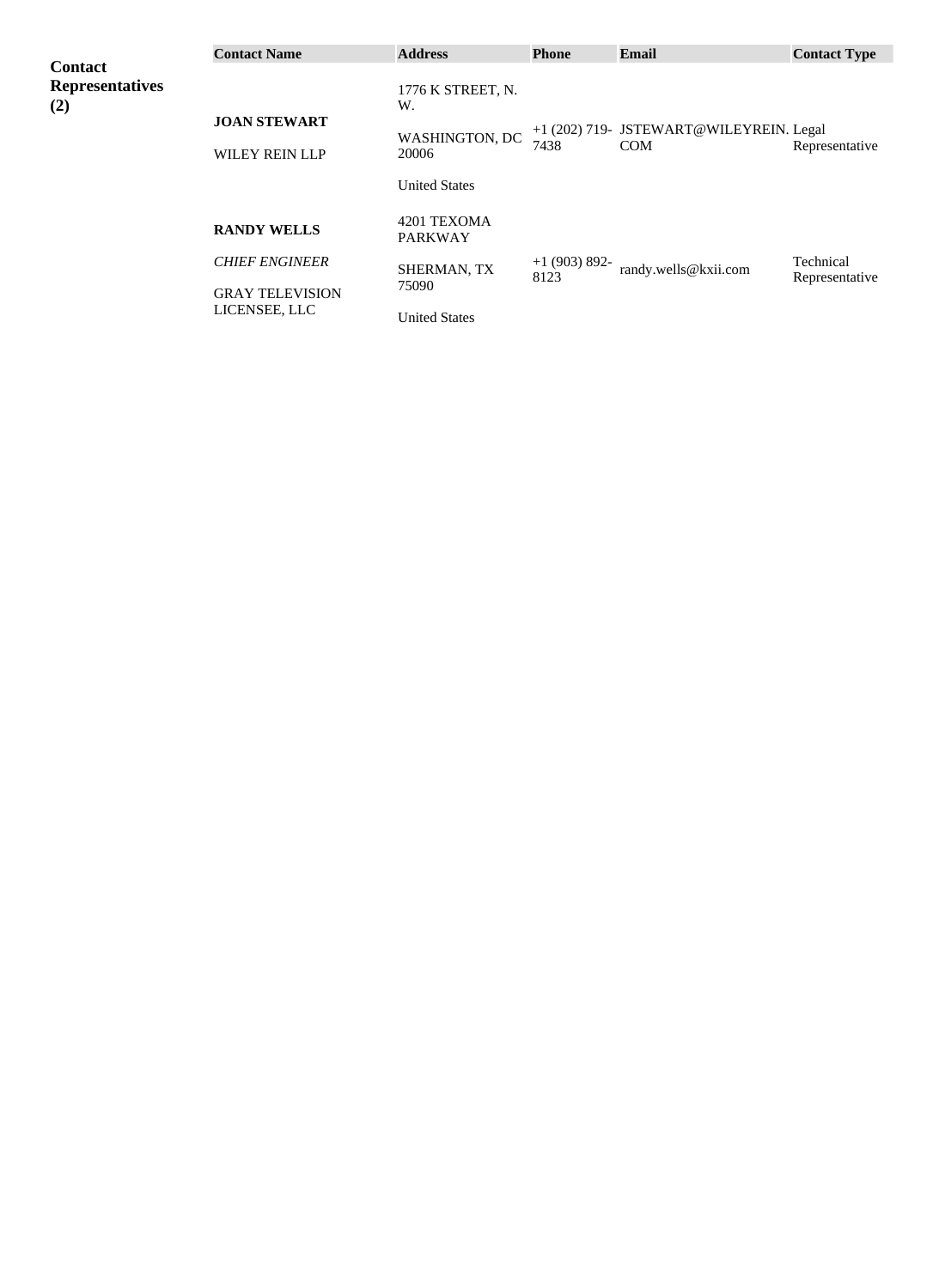|                                           | <b>Section</b>                                                                                                                                                                                                                 | <b>Question</b>                                                                                                                                                                                                                                                                                                                                                                                                                    | <b>Response</b>            |                 |
|-------------------------------------------|--------------------------------------------------------------------------------------------------------------------------------------------------------------------------------------------------------------------------------|------------------------------------------------------------------------------------------------------------------------------------------------------------------------------------------------------------------------------------------------------------------------------------------------------------------------------------------------------------------------------------------------------------------------------------|----------------------------|-----------------|
| <b>Children's</b><br><b>Television</b>    | <b>Station Type</b>                                                                                                                                                                                                            | <b>Station Type</b>                                                                                                                                                                                                                                                                                                                                                                                                                | <b>Network Affiliation</b> |                 |
| <b>Information</b>                        |                                                                                                                                                                                                                                | Affiliated network                                                                                                                                                                                                                                                                                                                                                                                                                 | <b>CBS</b>                 |                 |
|                                           |                                                                                                                                                                                                                                | Nielsen DMA                                                                                                                                                                                                                                                                                                                                                                                                                        | Sherman-Ada                |                 |
|                                           |                                                                                                                                                                                                                                | Web Home Page Address                                                                                                                                                                                                                                                                                                                                                                                                              | www.kxii.com               |                 |
|                                           | <b>Question</b>                                                                                                                                                                                                                |                                                                                                                                                                                                                                                                                                                                                                                                                                    |                            | <b>Response</b> |
| <b>Digital Core</b><br><b>Programming</b> | State the average number of hours of Core Programming per week broadcast by the station on its main<br>program stream                                                                                                          |                                                                                                                                                                                                                                                                                                                                                                                                                                    |                            | 3.0             |
|                                           | State the average number of hours per week of free over-the-air digital video programming broadcast by<br>the station on other than its main program stream                                                                    |                                                                                                                                                                                                                                                                                                                                                                                                                                    |                            | 336.0           |
|                                           | State the average number of hours per week of Core Programming broadcast by the station on other than<br>its main program stream. See 47 C.F.R. Section 73.671:                                                                |                                                                                                                                                                                                                                                                                                                                                                                                                                    |                            |                 |
|                                           | Does the Licensee provide information identifying each Core Program aired on its station, including an<br>indication of the target child audience, to publishers of program guides as required by 47 C.F.R. Section<br>73.673? |                                                                                                                                                                                                                                                                                                                                                                                                                                    |                            | Yes             |
|                                           |                                                                                                                                                                                                                                | Does the Licensee certify that at least 50% of the Core Programming counted toward meeting the<br>additional programming guideline (applied to free video programming aired on other than the main Yes<br>No program stream) did not consist of program episodes that had already aired within the previous seven<br>days either on the station's main program stream or on another of the station's free digital program streams? |                            | Yes             |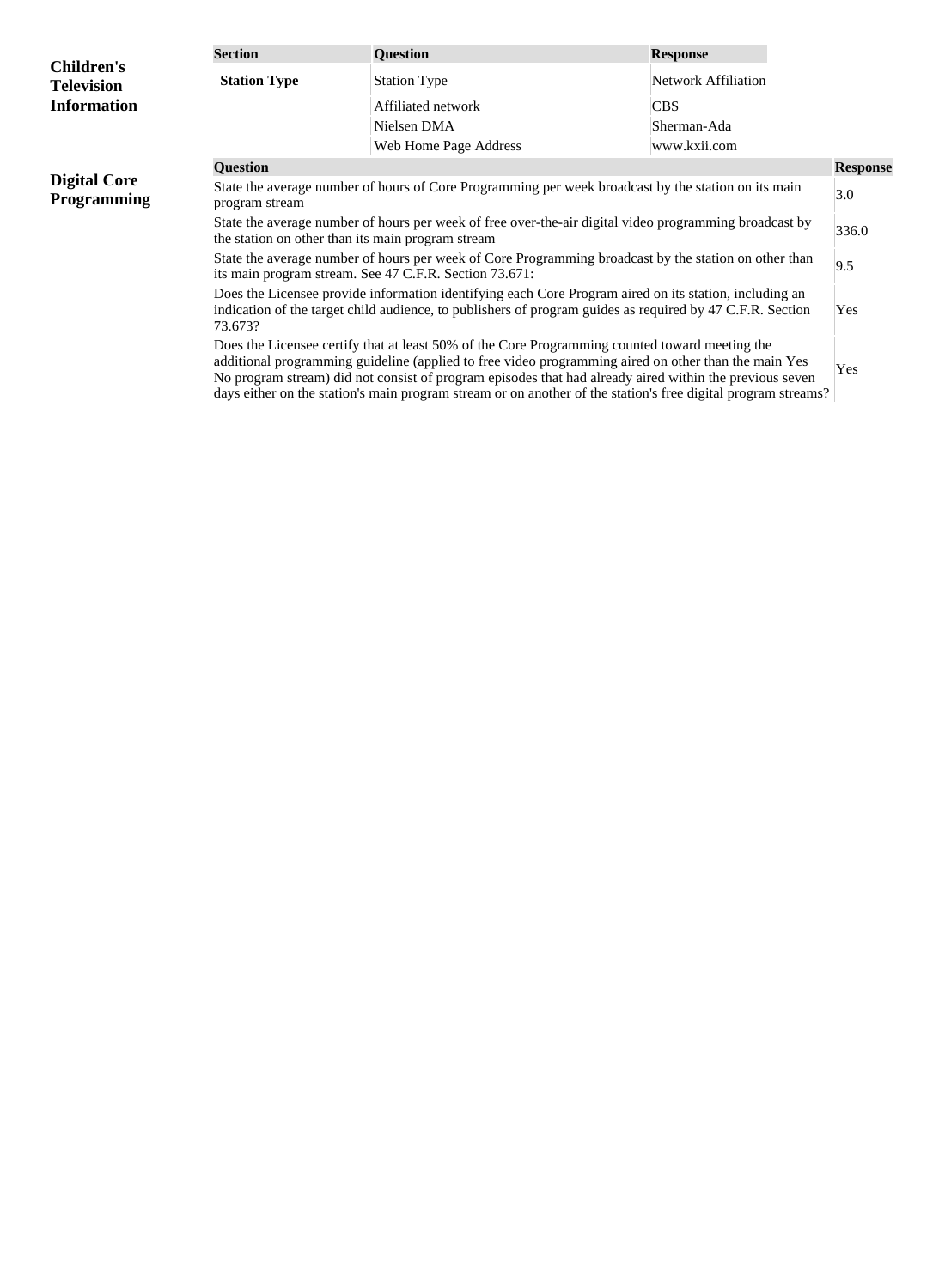| <b>Digital Core</b><br>Programs(19) | <b>Digital Core</b><br>Program (1<br>of $19)$    | <b>Response</b>                                                                                                                                                                                            |
|-------------------------------------|--------------------------------------------------|------------------------------------------------------------------------------------------------------------------------------------------------------------------------------------------------------------|
|                                     |                                                  | Program Title LUCKY DOG                                                                                                                                                                                    |
|                                     | Origination                                      | Network                                                                                                                                                                                                    |
|                                     | Days/Times                                       |                                                                                                                                                                                                            |
|                                     | Program                                          | Sat. 8:00a                                                                                                                                                                                                 |
|                                     | Regularly<br>Scheduled                           |                                                                                                                                                                                                            |
|                                     | Total times<br>aired at                          |                                                                                                                                                                                                            |
|                                     | regularly<br>scheduled                           | 13                                                                                                                                                                                                         |
|                                     | time                                             |                                                                                                                                                                                                            |
|                                     | Total times<br>aired                             | 13                                                                                                                                                                                                         |
|                                     | Number of                                        | 0                                                                                                                                                                                                          |
|                                     | Preemptions                                      |                                                                                                                                                                                                            |
|                                     | Number of                                        |                                                                                                                                                                                                            |
|                                     | Preemptions<br>for other than<br><b>Breaking</b> |                                                                                                                                                                                                            |
|                                     | <b>News</b>                                      |                                                                                                                                                                                                            |
|                                     | Number of                                        |                                                                                                                                                                                                            |
|                                     | Preemptions<br>Rescheduled                       | $\vert 0 \vert$                                                                                                                                                                                            |
|                                     | Length of<br>Program<br>Age of                   | 30 mins                                                                                                                                                                                                    |
|                                     | <b>Target Child</b><br>Audience                  | 13 years to 16 years                                                                                                                                                                                       |
|                                     | Describe the                                     | Animal trainer Brandon McMillan operates a training facility known as the Lucky Dog Ranch, where                                                                                                           |
|                                     | educational                                      | his mission is to rescue hard-to-love and untrained dogs and find them homes. The show focuses on                                                                                                          |
|                                     | and<br>informational                             | exercising responsibility and on developing a sense of appreciation for life and animals. Life lessons                                                                                                     |
|                                     | objective of                                     | are an integral part of the overarching theme of rescuing these animals from death and providing a                                                                                                         |
|                                     | the program                                      | second chance for life. Following McMillan's investigations into how to retrain these animals to make<br>them welcome members in the homes of families is both educational and inspirational - encouraging |
|                                     | and how it                                       | this demographic to become sensitive to our own and others' behavior and teaching how we as                                                                                                                |
|                                     | meets the                                        | individuals can make a difference. This program is specifically designed to further the educational and                                                                                                    |
|                                     | definition of<br>Core                            | informational needs of children, has educating and informing children as a significant purpose, and<br>otherwise meets the definition of Core Programming as specified in the Commission's rules.          |
|                                     | Programming.                                     |                                                                                                                                                                                                            |
|                                     | Does the<br>Licensee                             |                                                                                                                                                                                                            |
|                                     | identify the                                     |                                                                                                                                                                                                            |
|                                     | program by                                       |                                                                                                                                                                                                            |
|                                     | displaying                                       | Yes                                                                                                                                                                                                        |
|                                     | throughout                                       |                                                                                                                                                                                                            |
|                                     | the program                                      |                                                                                                                                                                                                            |
|                                     | the symbol E<br>$\overline{\Pi}$ ?               |                                                                                                                                                                                                            |
|                                     | <b>Digital Core</b>                              |                                                                                                                                                                                                            |
|                                     | Program (2<br>of $19)$                           | <b>Response</b>                                                                                                                                                                                            |
|                                     |                                                  | Program Title DR. CHRIS PET VET                                                                                                                                                                            |
|                                     | Origination                                      | Network                                                                                                                                                                                                    |
|                                     | Days/Times                                       |                                                                                                                                                                                                            |
|                                     | Program<br>Regularly                             | Sat. 8:30a                                                                                                                                                                                                 |
|                                     | Scheduled<br>Total times                         |                                                                                                                                                                                                            |
|                                     | aired at                                         |                                                                                                                                                                                                            |
|                                     | regularly                                        | 13                                                                                                                                                                                                         |
|                                     | scheduled<br>time                                |                                                                                                                                                                                                            |
|                                     | Total times<br>aired                             | 13                                                                                                                                                                                                         |
|                                     | Number of<br>Preemptions                         | $\vert 0 \vert$                                                                                                                                                                                            |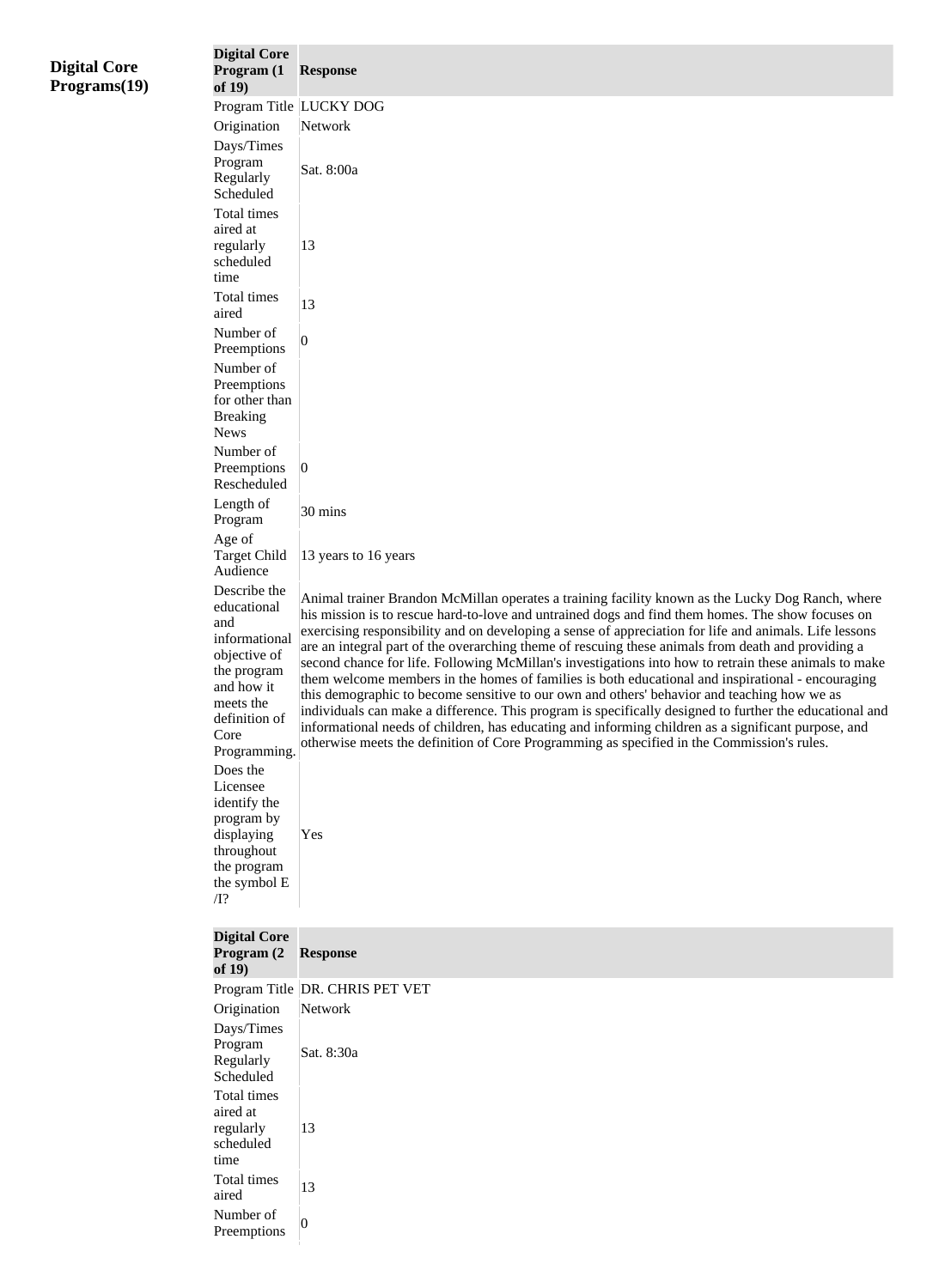| Number of<br>Preemptions<br>for other than<br><b>Breaking</b><br><b>News</b>                                                                           |                                                                                                                                                                                                                                                                                                                                                                                                                                                                                                                                                                                                                                                                                                                                                                                                                                                                                                                                                                                                                                                                                                                                                                                                             |
|--------------------------------------------------------------------------------------------------------------------------------------------------------|-------------------------------------------------------------------------------------------------------------------------------------------------------------------------------------------------------------------------------------------------------------------------------------------------------------------------------------------------------------------------------------------------------------------------------------------------------------------------------------------------------------------------------------------------------------------------------------------------------------------------------------------------------------------------------------------------------------------------------------------------------------------------------------------------------------------------------------------------------------------------------------------------------------------------------------------------------------------------------------------------------------------------------------------------------------------------------------------------------------------------------------------------------------------------------------------------------------|
| Number of<br>Preemptions<br>Rescheduled                                                                                                                | $\vert 0 \vert$                                                                                                                                                                                                                                                                                                                                                                                                                                                                                                                                                                                                                                                                                                                                                                                                                                                                                                                                                                                                                                                                                                                                                                                             |
| Length of<br>Program                                                                                                                                   | $30 \text{ mins}$                                                                                                                                                                                                                                                                                                                                                                                                                                                                                                                                                                                                                                                                                                                                                                                                                                                                                                                                                                                                                                                                                                                                                                                           |
| Age of<br><b>Target Child</b><br>Audience                                                                                                              | 13 years to 16 years                                                                                                                                                                                                                                                                                                                                                                                                                                                                                                                                                                                                                                                                                                                                                                                                                                                                                                                                                                                                                                                                                                                                                                                        |
| Describe the<br>educational<br>and<br>informational<br>objective of<br>the program<br>and how it<br>meets the<br>definition of<br>Core<br>Programming. | Chronicling the adventures of Dr. Chris Brown, DR. CHRIS PET VET allows viewers unique insight<br>into the life of one of the world's busiest vets and the animals that he treats. For those animals that<br>require specialist services, Dr. Chris calls on his good friend and colleague Dr. Lisa Chimes, who<br>works at a small animal specialist hospital. The show usually consists of three segments, following the<br>doctor as he treats various animals that are in trouble and offering the viewer opportunities to<br>understand the challenges a veterinarian daily faces. The series focuses on how the doctor investigates<br>the individual problem and tries to develop solutions that on the surface would seem confounding to<br>the viewer. As such the show not only offers a view into careers in and responsibility for taking care<br>of pets, but also into problem solving strategies and behaviors. This program is specifically designed<br>to further the educational and informational needs of children, has educating and informing children<br>as a significant purpose, and otherwise meets the definition of Core Programming as specified in the<br>Commission's rules. |
| Does the<br>Licensee<br>identify the<br>program by<br>displaying<br>throughout<br>the program<br>the symbol E<br>$\overline{\Pi}$ ?                    | Yes                                                                                                                                                                                                                                                                                                                                                                                                                                                                                                                                                                                                                                                                                                                                                                                                                                                                                                                                                                                                                                                                                                                                                                                                         |
| <b>Digital Core</b>                                                                                                                                    |                                                                                                                                                                                                                                                                                                                                                                                                                                                                                                                                                                                                                                                                                                                                                                                                                                                                                                                                                                                                                                                                                                                                                                                                             |
| Program (3                                                                                                                                             | <b>Response</b>                                                                                                                                                                                                                                                                                                                                                                                                                                                                                                                                                                                                                                                                                                                                                                                                                                                                                                                                                                                                                                                                                                                                                                                             |
| of $19)$<br>Program Title                                                                                                                              | HENRY FORD'S INNOVATION NATION                                                                                                                                                                                                                                                                                                                                                                                                                                                                                                                                                                                                                                                                                                                                                                                                                                                                                                                                                                                                                                                                                                                                                                              |
| Origination                                                                                                                                            | Network                                                                                                                                                                                                                                                                                                                                                                                                                                                                                                                                                                                                                                                                                                                                                                                                                                                                                                                                                                                                                                                                                                                                                                                                     |
| Days/Times                                                                                                                                             |                                                                                                                                                                                                                                                                                                                                                                                                                                                                                                                                                                                                                                                                                                                                                                                                                                                                                                                                                                                                                                                                                                                                                                                                             |
| Program                                                                                                                                                | Sat. 9:00A                                                                                                                                                                                                                                                                                                                                                                                                                                                                                                                                                                                                                                                                                                                                                                                                                                                                                                                                                                                                                                                                                                                                                                                                  |
| Regularly<br>Scheduled                                                                                                                                 |                                                                                                                                                                                                                                                                                                                                                                                                                                                                                                                                                                                                                                                                                                                                                                                                                                                                                                                                                                                                                                                                                                                                                                                                             |
| Total times                                                                                                                                            |                                                                                                                                                                                                                                                                                                                                                                                                                                                                                                                                                                                                                                                                                                                                                                                                                                                                                                                                                                                                                                                                                                                                                                                                             |
| aired at<br>regularly                                                                                                                                  | 13                                                                                                                                                                                                                                                                                                                                                                                                                                                                                                                                                                                                                                                                                                                                                                                                                                                                                                                                                                                                                                                                                                                                                                                                          |
| scheduled time<br>Total times                                                                                                                          | 13                                                                                                                                                                                                                                                                                                                                                                                                                                                                                                                                                                                                                                                                                                                                                                                                                                                                                                                                                                                                                                                                                                                                                                                                          |
| aired<br>Number of                                                                                                                                     | $\overline{0}$                                                                                                                                                                                                                                                                                                                                                                                                                                                                                                                                                                                                                                                                                                                                                                                                                                                                                                                                                                                                                                                                                                                                                                                              |
| Preemptions<br>Number of<br>Preemptions<br>for other than<br><b>Breaking</b><br><b>News</b>                                                            |                                                                                                                                                                                                                                                                                                                                                                                                                                                                                                                                                                                                                                                                                                                                                                                                                                                                                                                                                                                                                                                                                                                                                                                                             |
| Number of<br>Preemptions<br>Rescheduled                                                                                                                | $\overline{0}$                                                                                                                                                                                                                                                                                                                                                                                                                                                                                                                                                                                                                                                                                                                                                                                                                                                                                                                                                                                                                                                                                                                                                                                              |
| Length of                                                                                                                                              | 30 mins                                                                                                                                                                                                                                                                                                                                                                                                                                                                                                                                                                                                                                                                                                                                                                                                                                                                                                                                                                                                                                                                                                                                                                                                     |
| Program<br>Age of Target<br>Child<br>Audience                                                                                                          | 13 years to 16 years                                                                                                                                                                                                                                                                                                                                                                                                                                                                                                                                                                                                                                                                                                                                                                                                                                                                                                                                                                                                                                                                                                                                                                                        |
| Describe the                                                                                                                                           |                                                                                                                                                                                                                                                                                                                                                                                                                                                                                                                                                                                                                                                                                                                                                                                                                                                                                                                                                                                                                                                                                                                                                                                                             |
| educational                                                                                                                                            | The Henry Ford's INNOVATION NATION, hosted by Mo Rocca, features the celebration of the                                                                                                                                                                                                                                                                                                                                                                                                                                                                                                                                                                                                                                                                                                                                                                                                                                                                                                                                                                                                                                                                                                                     |
| and<br>informational                                                                                                                                   | inventor's spirit - from historic scientific pioneers throughout past centuries to the forward-looking<br>visionaries of today. Each episode tells the dramatic stories behind the world's greatest inventions,                                                                                                                                                                                                                                                                                                                                                                                                                                                                                                                                                                                                                                                                                                                                                                                                                                                                                                                                                                                             |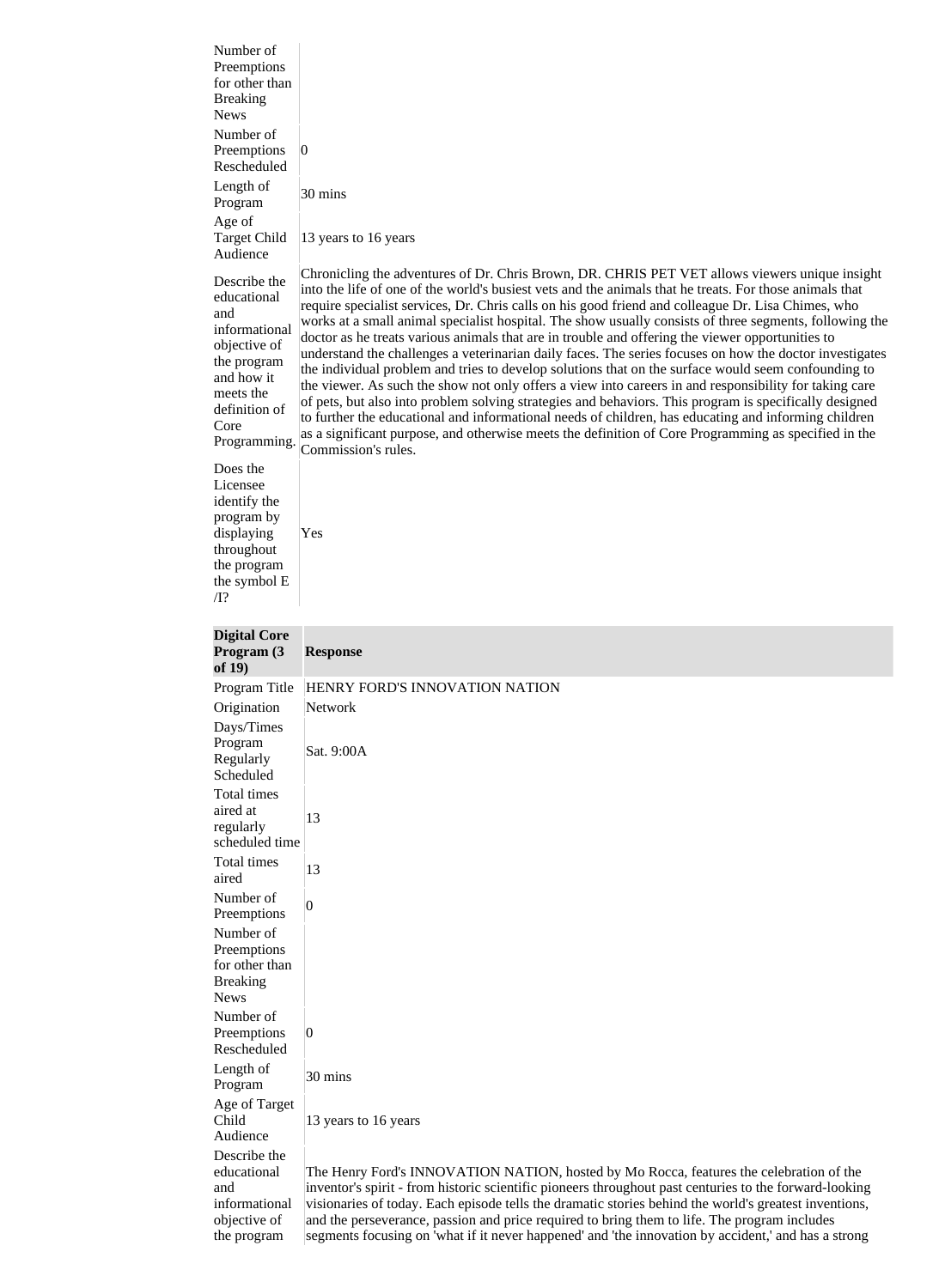and how it meets the definition of Core Programming. Does the Licensee identify the program by displaying throughout the program the symbol E /I? Yes

focus on 'junior geniuses' who are changing the face of technology. This program is specifically designed to further the educational and informational needs of children, has educating and informing children as a significant purpose, and otherwise meets the definition of Core Programming as specified in the Commission's rules

# **Digital Core**

| <b>Response</b>                                                                                                                                                                                                                                                                                                                                                                                                                                                                                                                                                                                                                                                                                                                                                                                                                                                                                                                                                                                                                                                                                               |
|---------------------------------------------------------------------------------------------------------------------------------------------------------------------------------------------------------------------------------------------------------------------------------------------------------------------------------------------------------------------------------------------------------------------------------------------------------------------------------------------------------------------------------------------------------------------------------------------------------------------------------------------------------------------------------------------------------------------------------------------------------------------------------------------------------------------------------------------------------------------------------------------------------------------------------------------------------------------------------------------------------------------------------------------------------------------------------------------------------------|
| Program Title THE INSPECTORS                                                                                                                                                                                                                                                                                                                                                                                                                                                                                                                                                                                                                                                                                                                                                                                                                                                                                                                                                                                                                                                                                  |
| Network                                                                                                                                                                                                                                                                                                                                                                                                                                                                                                                                                                                                                                                                                                                                                                                                                                                                                                                                                                                                                                                                                                       |
| Sat. 9:30A                                                                                                                                                                                                                                                                                                                                                                                                                                                                                                                                                                                                                                                                                                                                                                                                                                                                                                                                                                                                                                                                                                    |
| 13                                                                                                                                                                                                                                                                                                                                                                                                                                                                                                                                                                                                                                                                                                                                                                                                                                                                                                                                                                                                                                                                                                            |
| 13                                                                                                                                                                                                                                                                                                                                                                                                                                                                                                                                                                                                                                                                                                                                                                                                                                                                                                                                                                                                                                                                                                            |
| $\overline{0}$                                                                                                                                                                                                                                                                                                                                                                                                                                                                                                                                                                                                                                                                                                                                                                                                                                                                                                                                                                                                                                                                                                |
|                                                                                                                                                                                                                                                                                                                                                                                                                                                                                                                                                                                                                                                                                                                                                                                                                                                                                                                                                                                                                                                                                                               |
| $\vert 0 \vert$                                                                                                                                                                                                                                                                                                                                                                                                                                                                                                                                                                                                                                                                                                                                                                                                                                                                                                                                                                                                                                                                                               |
| 30 mins                                                                                                                                                                                                                                                                                                                                                                                                                                                                                                                                                                                                                                                                                                                                                                                                                                                                                                                                                                                                                                                                                                       |
| 13 years to 16 years                                                                                                                                                                                                                                                                                                                                                                                                                                                                                                                                                                                                                                                                                                                                                                                                                                                                                                                                                                                                                                                                                          |
| THE INSPECTORS is a scripted dramatic series inspired by compelling real-life cases handled by the<br>United States Postal Inspection Service. In the series, Preston Wainwright, a determined teenage boy<br>who is thriving after being paralyzed in a car accident, works as an intern at the U.S. Postal Inspectors<br>lab assisting his U.S. Postal Inspector mom, Amanda, in solving crimes that deal with everything from<br>internet scams, identity and mail theft, to consumer fraud. The program strives to educate young<br>people about making the right choices in their daily lives, encourages open communication between<br>teens and parents and includes positive messaging regarding living with disabilities, overcoming<br>challenges, beating the odds and the power of perseverance. This program is specifically designed to<br>further the educational and informational needs of children, has educating and informing children as a<br>significant purpose, and otherwise meets the definition of Core Programming as specified in the<br>Programming. Commission's rules.<br>Yes |
|                                                                                                                                                                                                                                                                                                                                                                                                                                                                                                                                                                                                                                                                                                                                                                                                                                                                                                                                                                                                                                                                                                               |

**Digital Core Program (5 Response of 19)**

Program Title CHICKEN SOUP FOR THE SOUL'S HIDDEN HEROES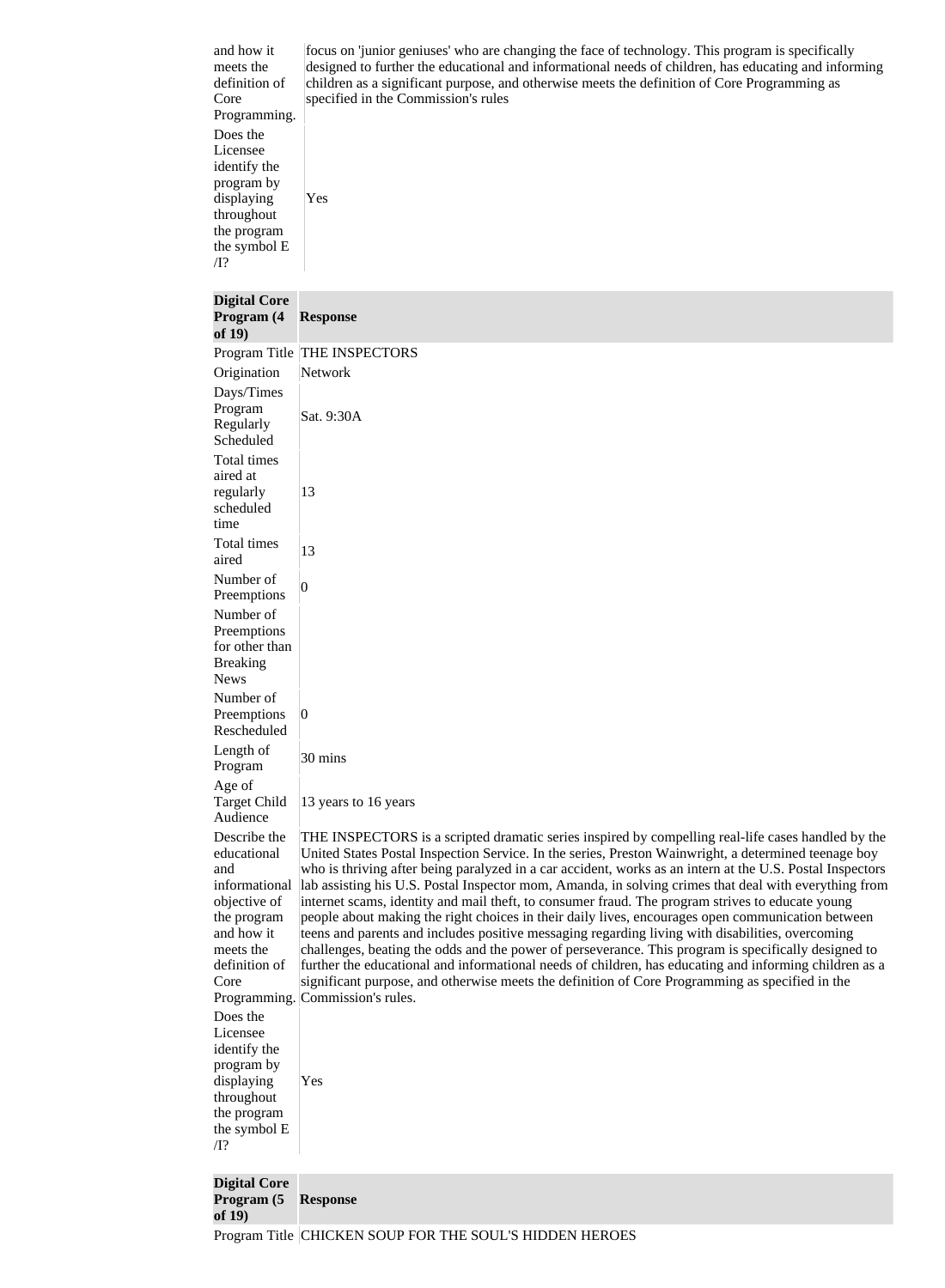| Origination<br>Days/Times<br>Program<br>Regularly<br>Scheduled | Network<br>Sat. 10:00a                                                                                                                                                                                                                                                                                                                                                                                             |
|----------------------------------------------------------------|--------------------------------------------------------------------------------------------------------------------------------------------------------------------------------------------------------------------------------------------------------------------------------------------------------------------------------------------------------------------------------------------------------------------|
| Total times<br>aired at<br>regularly<br>scheduled              | 13                                                                                                                                                                                                                                                                                                                                                                                                                 |
| time<br>Total times<br>aired                                   | 13                                                                                                                                                                                                                                                                                                                                                                                                                 |
| Number of<br>Preemptions<br>Number of                          | 0                                                                                                                                                                                                                                                                                                                                                                                                                  |
| Preemptions<br>for other than<br><b>Breaking</b>               |                                                                                                                                                                                                                                                                                                                                                                                                                    |
| <b>News</b><br>Number of<br>Preemptions                        | $\vert 0 \vert$                                                                                                                                                                                                                                                                                                                                                                                                    |
| Rescheduled<br>Length of<br>Program                            | 30 mins                                                                                                                                                                                                                                                                                                                                                                                                            |
| Age of<br><b>Target Child</b><br>Audience                      | 13 years to 16 years                                                                                                                                                                                                                                                                                                                                                                                               |
| Describe the<br>educational<br>and                             | This program offers teens an opportunity to view everyday people regardless of age, sex, occupation<br>or education stepping forward and acting in a socially responsible and moral fashion when faced with<br>crises and moral dilemmas. In a candid camera-type format, individuals are placed in situations that                                                                                                |
| informational<br>objective of<br>the program<br>and how it     | cause them to demonstrate acts of kindness and generosity, stand up for diversity, shield others from<br>bullies, and embrace friendships. In addition, the program includes segments that focus on<br>overcoming ones fears, as well as rewarding individuals for their unselfish kindness and community<br>service. The program seeks to encourage young viewers to increase their sensitivity and awareness, in |
| meets the<br>definition of<br>Core<br>Programming. rules.      | order to refine their own moral compass. This program is specifically designed to further the<br>educational and informational needs of children, has educating and informing children as a significant<br>purpose, and otherwise meets the definition of Core Programming as specified in the Commission's                                                                                                        |
| Does the<br>Licensee<br>identify the<br>program by             |                                                                                                                                                                                                                                                                                                                                                                                                                    |
| displaying<br>throughout<br>the program<br>the symbol E        | Yes                                                                                                                                                                                                                                                                                                                                                                                                                |
| $\overline{\Pi}$ ?                                             |                                                                                                                                                                                                                                                                                                                                                                                                                    |
| <b>Digital Core</b><br>Program (6<br>of $19)$                  | <b>Response</b>                                                                                                                                                                                                                                                                                                                                                                                                    |
|                                                                | Program Title GAME CHANGERS WITH KEVIN FRAZIER                                                                                                                                                                                                                                                                                                                                                                     |
| Origination<br>Days/Times                                      | Network                                                                                                                                                                                                                                                                                                                                                                                                            |
| Program<br>Regularly<br>Scheduled                              | Sat. 10:30a                                                                                                                                                                                                                                                                                                                                                                                                        |
| Total times<br>aired at                                        |                                                                                                                                                                                                                                                                                                                                                                                                                    |
| regularly<br>scheduled<br>time                                 | 13                                                                                                                                                                                                                                                                                                                                                                                                                 |
| Total times<br>aired                                           | 13                                                                                                                                                                                                                                                                                                                                                                                                                 |
| Number of<br>Preemptions                                       | $\boldsymbol{0}$                                                                                                                                                                                                                                                                                                                                                                                                   |
| Number of<br>Preemptions                                       |                                                                                                                                                                                                                                                                                                                                                                                                                    |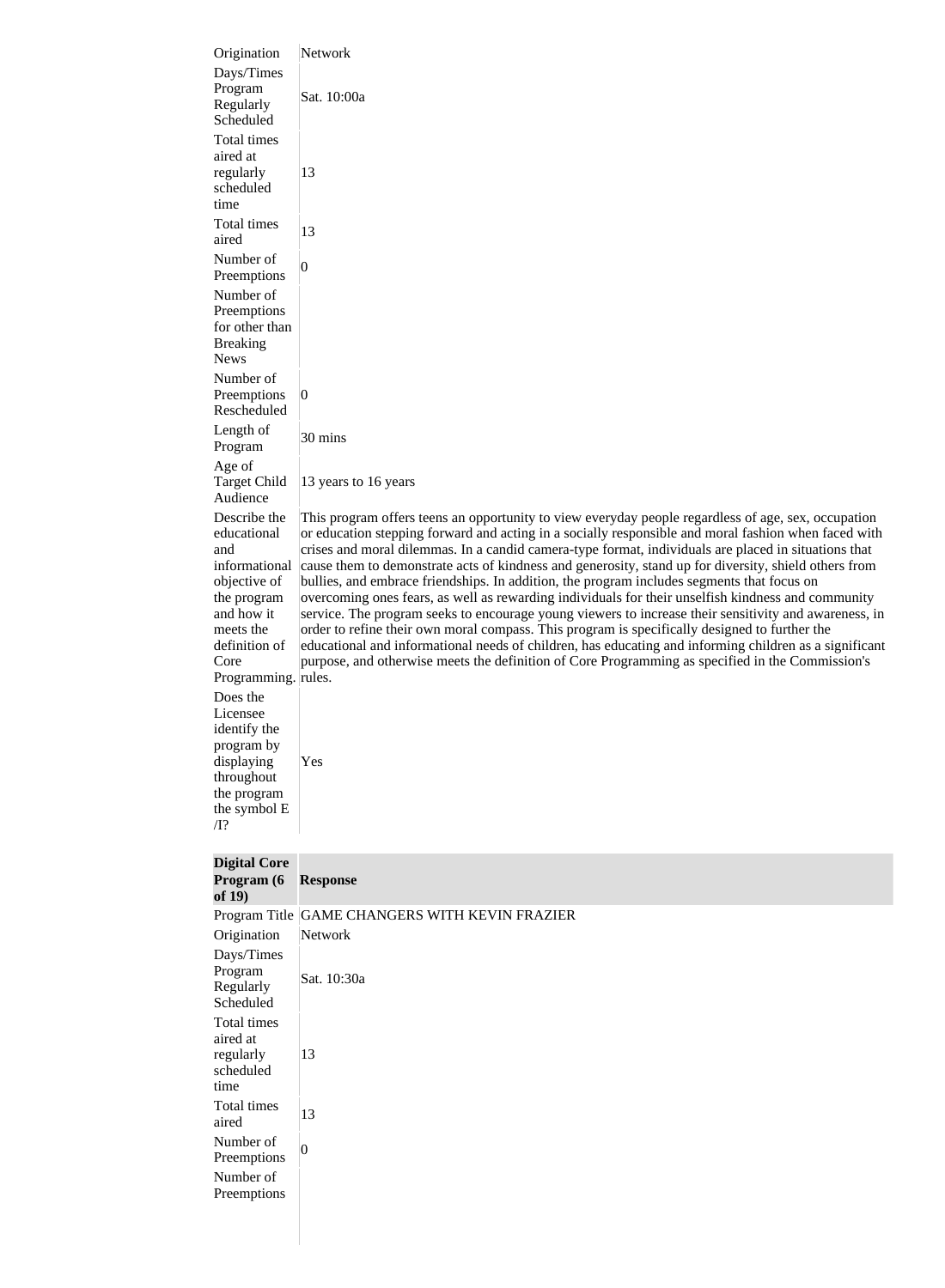for other than Breaking News Number of Preemptions Rescheduled 0 Length of Program  $30 \text{ mins}$ Age of Target Child Audience 13 years to 16 years Describe the educational and informational objective of the program and how it meets the definition of Core Programming. rules. GAME CHANGERS, hosted by Kevin Frazier, highlights professional athletes who use their notoriety and success to make positive changes in the lives of people in need. The program offers a very positive opportunity to view sports figures in activities that reflect the ideas of good sportsmanship and civic mindedness. Profiled celebrities range from players who have set up charities for youngsters around the world to those who have put together foundations that support various initiatives in their own communities where they were raised as part of an effort to "give back." The show provides valuable lessons on the true meaning of sportsmanship and responsibility to society of those who have achieved great success. This program is specifically designed to further the educational and informational needs of children, has educating and informing children as a significant purpose, and otherwise meets the definition of Core Programming as specified in the Commission's Does the Licensee identify the program by displaying throughout the program the symbol E /I? Yes **Digital Core Program (7 of 19) Response** Program Title Animal Exploration Origination Syndicated Days/Times Program Regularly Scheduled Sat 7:00a & 8:00a Total times aired at regularly scheduled time 26 Total times  $\frac{10 \text{au}}{26}$  26 Number of Preemptions  $\begin{vmatrix} 0 \\ 0 \end{vmatrix}$ Number of Preemptions for other than Breaking News Number of Preemptions Rescheduled  $|0\rangle$ Length of Program  $30 \text{ mins}$ Age of Target Child Audience 13 years to 16 years Describe the

educational and informational objective of the program and how it meets the

Animal Exploration with Jarod Miller is a half-hour live action television program designed to meet the educational and informational needs of children from 13-16 years of age. Each week Jarod looks at exotic and domestic animals from his own unique perspective. Every week Jarod travels to zoos and aquariums to explore animals that fit a particular theme, whether it's the need for speed or animal heroes-there's always something amazing happening. Filled with energy, youth and humor, Jarod is a welcome visitor in living rooms around America on a weekly basis. It is the mission of this program to inspire viewers, children and adults alike, to preserve the innate human instinct to explore. The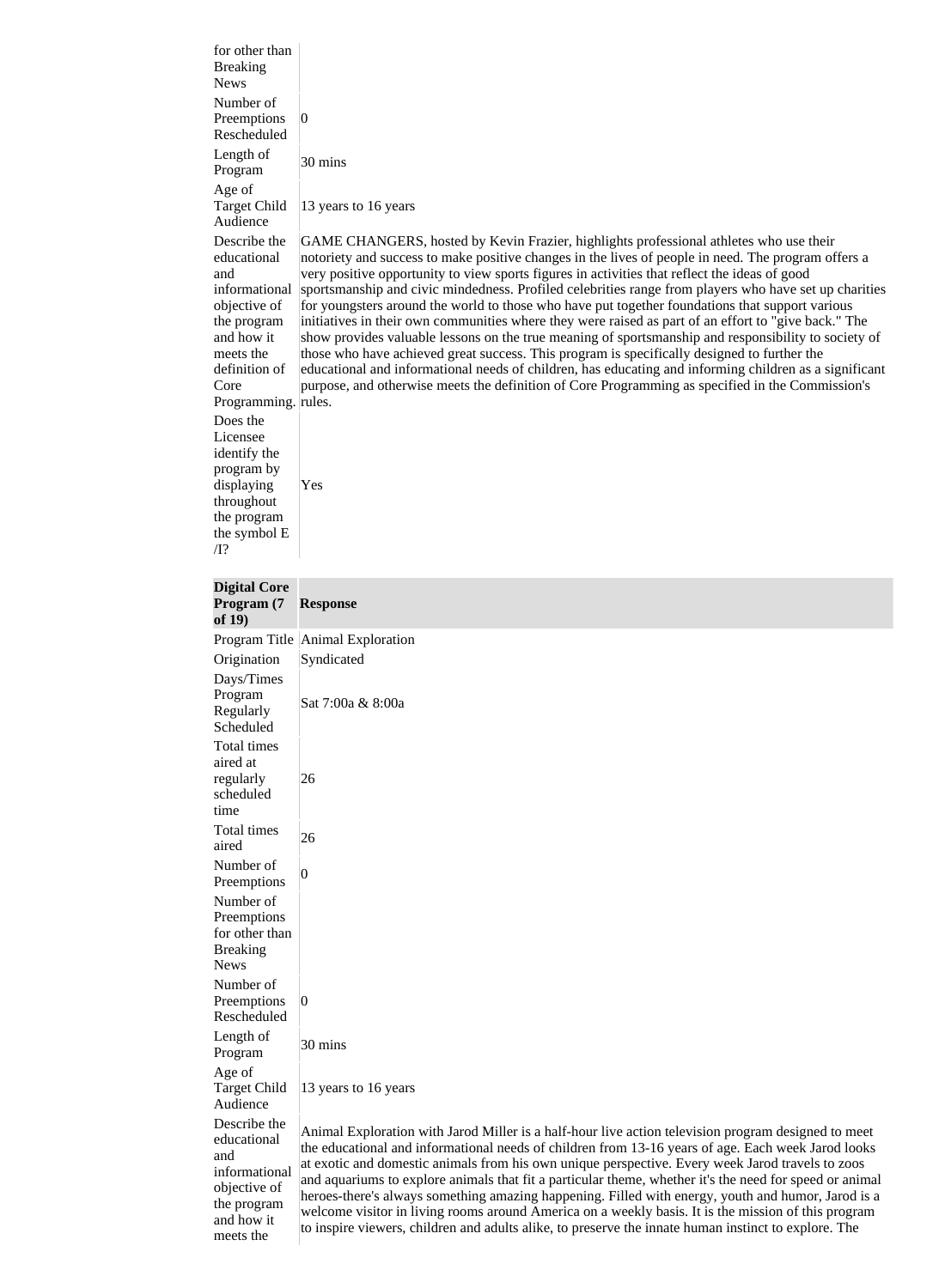definition of Core Programming. episode will display the recommended rating TV-G E/I from beginning to end. producers design each episode to reveal to children the world around them in a way that identifies positive role models and pro social values within an environmentally responsible universe. Each Does the Licensee identify the program by displaying throughout the program the symbol E /I? Yes **Digital Core Program (8 of 19) Response** Program Title Wild About Animals Origination Syndicated Days/Times Program Regularly Scheduled Sat. 7:30a Total times aired at regularly scheduled time 13 Total times  $\begin{array}{c|c}\n 13 \\
\end{array}$ Number of Preemptions  $\begin{vmatrix} 0 \\ 0 \end{vmatrix}$ Number of Preemptions for other than Breaking News Number of Preemptions Rescheduled  $\overline{0}$ Length of Program 30 mins Age of Target Child Audience 13 years to 16 years Describe the educational and informational objective of the program and how it meets the definition of Core Programming. Wild About Animals is a half hour animal magazine series hosted by Mariette Hartley who has committed herself to fighting for the rights of animals for over 20 years. The series objective is to educate and inform children, specifically in the target age group, by bringing them entertaining and interesting stories about the world's most fascinating animals. Each episode consists of four different stories designed to teach children about both exotic and unique animals, as well as to educate them further about animals they see everyday. This program is specifically designed to further the educational and informational needs of children, has educating and informing children as a significant purpose, and otherwise meets the definition of Core programming as specified in the Commission's rules. Does the Licensee identify the

program by displaying Yes

throughout the program the symbol E/I?

| Digital Core Program (9 of 19)                | <b>Response</b> |  |
|-----------------------------------------------|-----------------|--|
| Program Title                                 | Think Big       |  |
| Origination                                   | Syndicated      |  |
| Days/Times Program Regularly Scheduled        | Sat. 8:00a      |  |
| Total times aired at regularly scheduled time | 13              |  |
| Total times aired                             | 13              |  |
| Number of Preemptions                         | 0               |  |
|                                               |                 |  |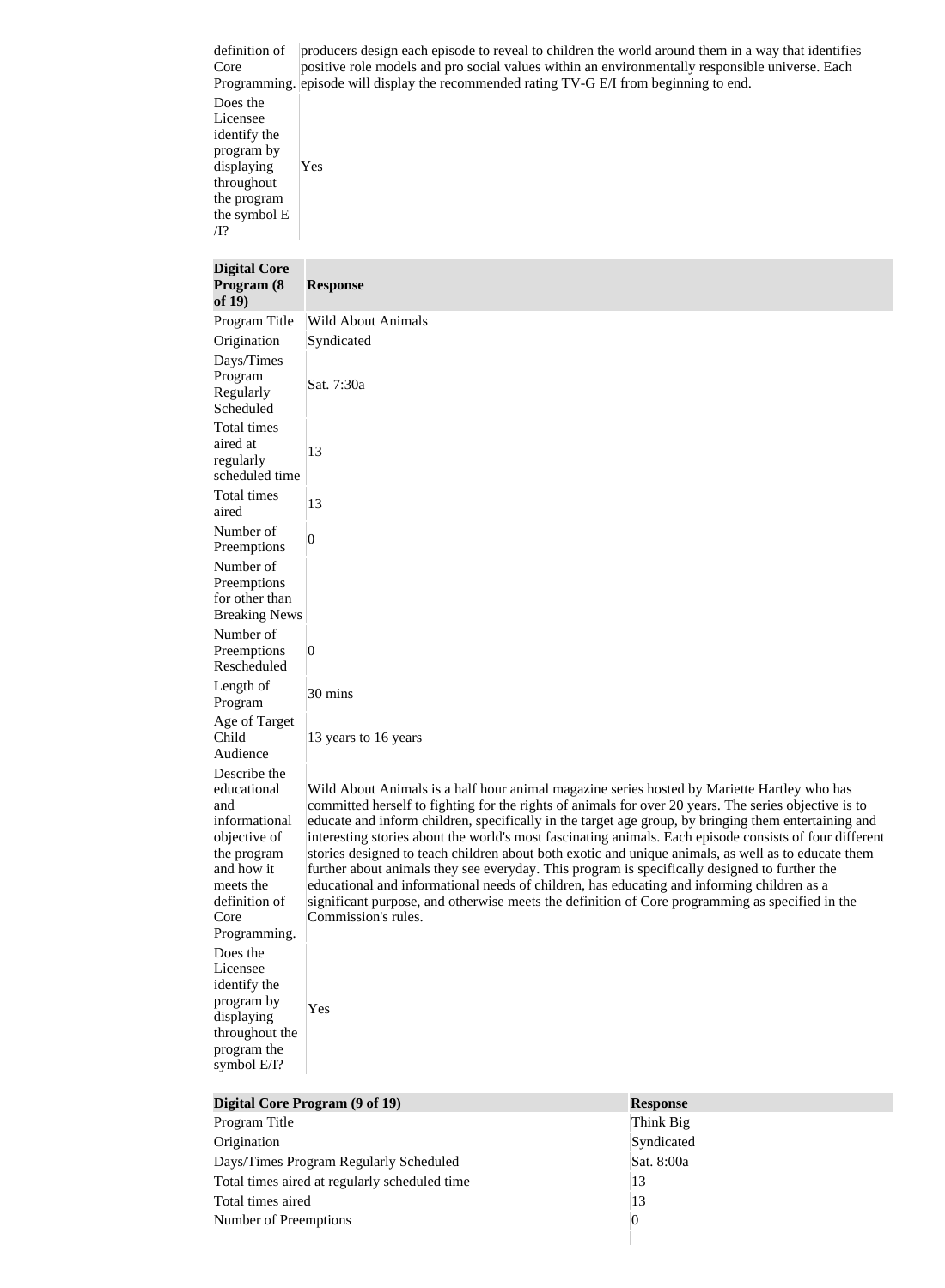Number of Preemptions for other than Breaking News Number of Preemptions Rescheduled 0 Length of Program 30 mins Age of Target Child Audience 13 years to 16 years to 16 years Describe the educational and informational objective of the program and how it meets the definition of Core Programming. Think Big is a weekly half-hour series featuring teen inventors with big ideas. Does the Licensee identify the program by displaying throughout the program the symbol  $E/I$ ?

| <b>Digital Core</b><br>Program (10 Response<br>of $19)$                                                                                |                                                                                                                                                                                                                                                                                                                                                                                                                                                                                                                                                                                                                                                                                                                                                                                                                                                                                                                                                                                                                                                                                                                                                                                                                                                                                                                                                             |
|----------------------------------------------------------------------------------------------------------------------------------------|-------------------------------------------------------------------------------------------------------------------------------------------------------------------------------------------------------------------------------------------------------------------------------------------------------------------------------------------------------------------------------------------------------------------------------------------------------------------------------------------------------------------------------------------------------------------------------------------------------------------------------------------------------------------------------------------------------------------------------------------------------------------------------------------------------------------------------------------------------------------------------------------------------------------------------------------------------------------------------------------------------------------------------------------------------------------------------------------------------------------------------------------------------------------------------------------------------------------------------------------------------------------------------------------------------------------------------------------------------------|
|                                                                                                                                        | Program Title Sports Stars of Tomorrow                                                                                                                                                                                                                                                                                                                                                                                                                                                                                                                                                                                                                                                                                                                                                                                                                                                                                                                                                                                                                                                                                                                                                                                                                                                                                                                      |
| Origination                                                                                                                            | Syndicated                                                                                                                                                                                                                                                                                                                                                                                                                                                                                                                                                                                                                                                                                                                                                                                                                                                                                                                                                                                                                                                                                                                                                                                                                                                                                                                                                  |
| Days/Times<br>Program<br>Regularly<br>Scheduled                                                                                        | Sat. 8:30a                                                                                                                                                                                                                                                                                                                                                                                                                                                                                                                                                                                                                                                                                                                                                                                                                                                                                                                                                                                                                                                                                                                                                                                                                                                                                                                                                  |
| <b>Total times</b><br>aired at<br>regularly<br>scheduled<br>time                                                                       | 13                                                                                                                                                                                                                                                                                                                                                                                                                                                                                                                                                                                                                                                                                                                                                                                                                                                                                                                                                                                                                                                                                                                                                                                                                                                                                                                                                          |
| Total times<br>aired                                                                                                                   | 13                                                                                                                                                                                                                                                                                                                                                                                                                                                                                                                                                                                                                                                                                                                                                                                                                                                                                                                                                                                                                                                                                                                                                                                                                                                                                                                                                          |
| Number of<br>Preemptions                                                                                                               | $\overline{0}$                                                                                                                                                                                                                                                                                                                                                                                                                                                                                                                                                                                                                                                                                                                                                                                                                                                                                                                                                                                                                                                                                                                                                                                                                                                                                                                                              |
| Number of<br>Preemptions<br>for other than<br><b>Breaking</b><br><b>News</b>                                                           |                                                                                                                                                                                                                                                                                                                                                                                                                                                                                                                                                                                                                                                                                                                                                                                                                                                                                                                                                                                                                                                                                                                                                                                                                                                                                                                                                             |
| Number of<br>Preemptions<br>Rescheduled                                                                                                | $\vert 0 \vert$                                                                                                                                                                                                                                                                                                                                                                                                                                                                                                                                                                                                                                                                                                                                                                                                                                                                                                                                                                                                                                                                                                                                                                                                                                                                                                                                             |
| Length of<br>Program                                                                                                                   | 30 mins                                                                                                                                                                                                                                                                                                                                                                                                                                                                                                                                                                                                                                                                                                                                                                                                                                                                                                                                                                                                                                                                                                                                                                                                                                                                                                                                                     |
| Age of<br><b>Target Child</b><br>Audience                                                                                              | 13 years to 16 years                                                                                                                                                                                                                                                                                                                                                                                                                                                                                                                                                                                                                                                                                                                                                                                                                                                                                                                                                                                                                                                                                                                                                                                                                                                                                                                                        |
| Describe the<br>educational<br>and<br>informational<br>objective of<br>the program<br>and how it<br>meets the<br>definition of<br>Core | Sports Stars of Tomorrow displays the hard work and dedication that it takes to be a true sports star. It<br>chronicles the trials and tribulations of the young athletes as they strive to become a top level<br>performer in the sports arena. The program helps youngsters realize that their full potential in both life<br>and the playing field are attainable with lots of hard work and determination. It reinforces the<br>importance of key values like dedication, discipline, commitment and community involvement. The<br>program also provides in depth human interest stories that reveal the important challenges and lessons<br>that mold our young athletes. Not everyone is cut out to be a superstar. We recognize those athletes<br>that have learned life lessons along the way while battling varying obstacles. These stories inspire and<br>teach our youth that while many desire greatness on the grand stage of competition, much can be<br>learned through the journey that can make a significant difference throughout one's life. This program<br>is specifically designed to further the educational and informational needs of children, has educating<br>Programming. and informing children as a significant purpose, and otherwise meets the definition of Core<br>programming as specified in the Commission's rules. |
| Does the<br>Licensee<br>identify the<br>program by<br>displaying<br>throughout<br>the program<br>the symbol E<br>$\overline{\Pi}$ ?    | Yes                                                                                                                                                                                                                                                                                                                                                                                                                                                                                                                                                                                                                                                                                                                                                                                                                                                                                                                                                                                                                                                                                                                                                                                                                                                                                                                                                         |

| <b>Digital Core</b><br>Program (11<br>of $19)$ | <b>Response</b> |
|------------------------------------------------|-----------------|
| Program Title                                  | Animal Rescue   |
| Origination                                    | Syndicated      |
| Days/Times                                     |                 |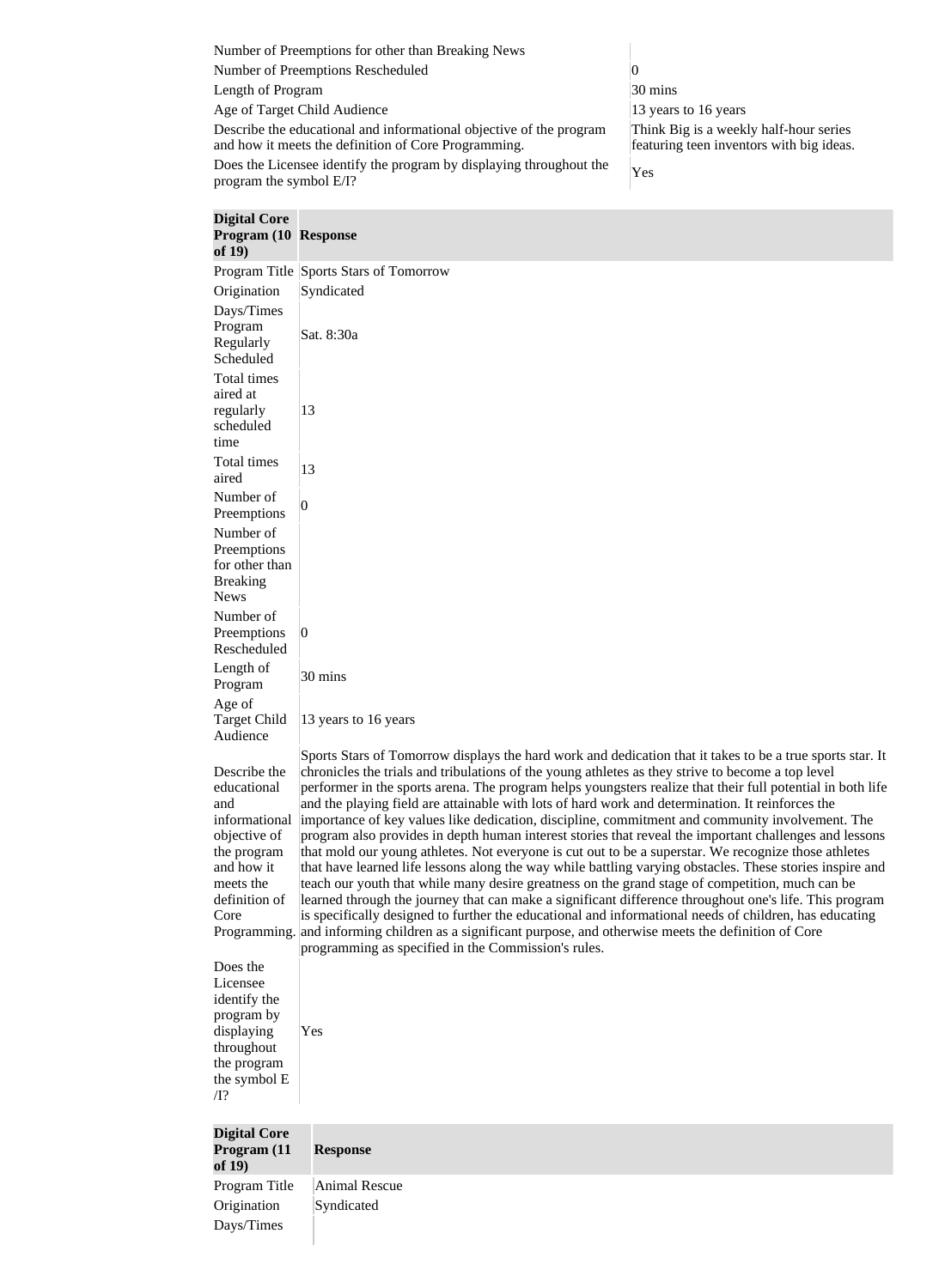| Program<br>Regularly<br>Scheduled                                                                                                                | Sat 11:00a                                                                                                                                                                                                                                                                                                                                                                                                                                                                                                                                                                                                                                                                                                                                                                   |
|--------------------------------------------------------------------------------------------------------------------------------------------------|------------------------------------------------------------------------------------------------------------------------------------------------------------------------------------------------------------------------------------------------------------------------------------------------------------------------------------------------------------------------------------------------------------------------------------------------------------------------------------------------------------------------------------------------------------------------------------------------------------------------------------------------------------------------------------------------------------------------------------------------------------------------------|
| Total times<br>aired at<br>regularly<br>scheduled time                                                                                           | 9                                                                                                                                                                                                                                                                                                                                                                                                                                                                                                                                                                                                                                                                                                                                                                            |
| Total times<br>aired                                                                                                                             | 9                                                                                                                                                                                                                                                                                                                                                                                                                                                                                                                                                                                                                                                                                                                                                                            |
| Number of<br>Preemptions                                                                                                                         | 0                                                                                                                                                                                                                                                                                                                                                                                                                                                                                                                                                                                                                                                                                                                                                                            |
| Number of<br>Preemptions for<br>other than<br><b>Breaking News</b>                                                                               |                                                                                                                                                                                                                                                                                                                                                                                                                                                                                                                                                                                                                                                                                                                                                                              |
| Number of<br>Preemptions<br>Rescheduled                                                                                                          | $\overline{0}$                                                                                                                                                                                                                                                                                                                                                                                                                                                                                                                                                                                                                                                                                                                                                               |
| Length of<br>Program                                                                                                                             | 30 mins                                                                                                                                                                                                                                                                                                                                                                                                                                                                                                                                                                                                                                                                                                                                                                      |
| Age of Target<br><b>Child Audience</b>                                                                                                           | 13 years to 16 years                                                                                                                                                                                                                                                                                                                                                                                                                                                                                                                                                                                                                                                                                                                                                         |
| Describe the<br>educational and<br>informational<br>objective of the<br>program and<br>how it meets<br>the definition of<br>Core<br>Programming. | Animal Rescue is a weekly half hour reality series showcasing spectacular rescues of all types of<br>animals. The series focuses on the dedicated people around the world who help sick, injured or<br>abused animals. The program also instructs children on the proper care of animals and provides<br>safety tips on how to care for all kinds of creatures in the animal kingdom. The show is aimed at<br>children and families who want to learn about animal treatment, care and protection. This program<br>is specifically designed to further the educational and informational needs of children, has<br>educating and informing children as a significant purpose, and otherwise meets the definition of<br>Core programming specified in the Commission's rules. |
| Does the<br>Licensee                                                                                                                             |                                                                                                                                                                                                                                                                                                                                                                                                                                                                                                                                                                                                                                                                                                                                                                              |
| identify the<br>program by<br>displaying<br>throughout the                                                                                       | Yes                                                                                                                                                                                                                                                                                                                                                                                                                                                                                                                                                                                                                                                                                                                                                                          |

| <b>Digital Core</b><br>Program (12 of<br><b>19</b> )               | <b>Response</b>                                                                                                                                                                                                                                                                                         |
|--------------------------------------------------------------------|---------------------------------------------------------------------------------------------------------------------------------------------------------------------------------------------------------------------------------------------------------------------------------------------------------|
| Program Title                                                      | Missing                                                                                                                                                                                                                                                                                                 |
| Origination                                                        | Syndicated                                                                                                                                                                                                                                                                                              |
| Days/Times<br>Program<br>Regularly<br>Scheduled                    | Sat. 11:30a                                                                                                                                                                                                                                                                                             |
| Total times aired<br>at regularly<br>scheduled time                | 9                                                                                                                                                                                                                                                                                                       |
| Total times aired                                                  | 9                                                                                                                                                                                                                                                                                                       |
| Number of<br>Preemptions                                           | 0                                                                                                                                                                                                                                                                                                       |
| Number of<br>Preemptions for<br>other than<br><b>Breaking News</b> |                                                                                                                                                                                                                                                                                                         |
| Number of<br>Preemptions<br>Rescheduled                            | $\vert 0 \vert$                                                                                                                                                                                                                                                                                         |
| Length of<br>Program                                               | 30 mins                                                                                                                                                                                                                                                                                                 |
| Age of Target<br><b>Child Audience</b>                             | 13 years to 16 years                                                                                                                                                                                                                                                                                    |
| Describe the<br>educational and<br>informational                   | Missing without overstating any dangers, educates children as to what possible dangers exist to<br>their safety, and illustrate specific ways of dealing with them, via the programs safety tips. It<br>iyya akildugu a ganga that thay haya tha nayyan and magna ta nugtaat thamaalyaa yyhan ayyay fua |

objective of the

program the symbol E/I?

gives children a sense that they have the power and means to protect themselves when away from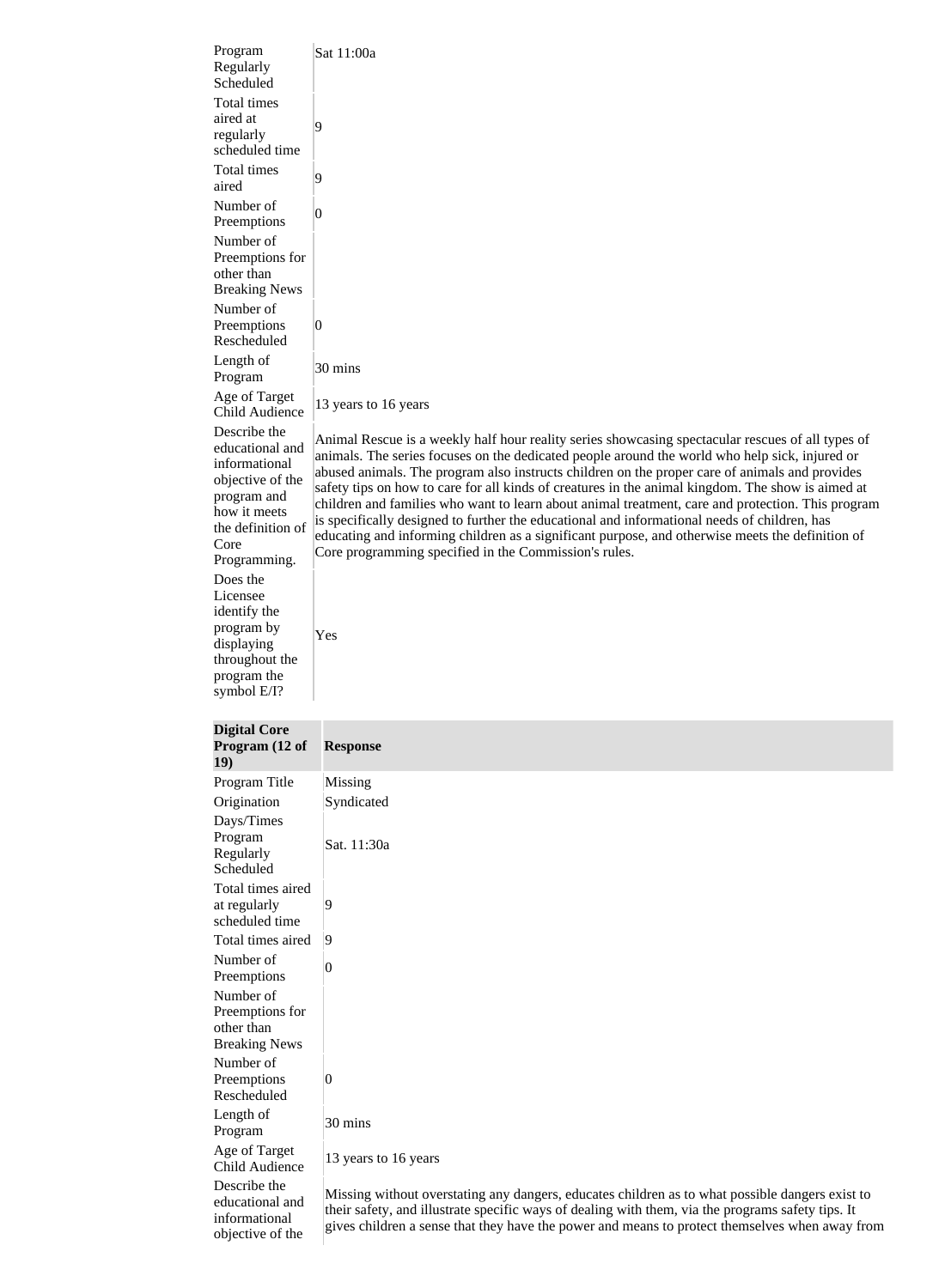program and how it meets the definition of Core Programming. watchful eyes. Missing includes real life stories using various resources to help find missing people. This program is specifically designed to further the educational and informational needs of children, has educating and informing children as a significant purpose, and otherwise meets the definition of Core programming as specified in the Commission's rules. Does the Licensee identify the program by

displaying throughout the program the symbol E/I?

Yes

**Digital Core Program (13 of 19) Response** Program Title Jack Hanna's Animal Adventures Origination Syndicated Days/Times Program Regularly Scheduled M-Sat. 7:00a Total times aired at regularly scheduled time 78 Total times aired 78 Number of Preemptions  $\begin{vmatrix} 0 \\ 0 \end{vmatrix}$ Number of Preemptions for other than Breaking News Number of Preemptions Rescheduled  $|0\rangle$ Length of Program  $30 \text{ mins}$ Age of Target  $T_{\text{g}}$  Child Audience  $|13 \rangle$  years to 16 years Describe the educational and informational objective of the program and how it meets the definition of Core Programming. Jack Hanna's Animal Adventure is a program designed to meet the educational and informational needs of children. In each episode the cameras follow Jack as he spends time with nature's creatures across the continents. Jack talks with people that are knowledgeable about each animal and habitat, teaching as he goes. Each episode is designed to reveal to children the world around them in a way that presents positive role models and pro-social values within an environmentally responsible universe. This program is specifically designed to further the educational and informational needs of children, has educating and informing children as a significant purpose, and otherwise meets the definition of Core programming as specified in the Commission's rules. Does the Licensee identify the program by displaying throughout the program the symbol E/I? Yes **Digital Core** 

| Program (14 of<br>19)                           | <b>Response</b> |
|-------------------------------------------------|-----------------|
| Program Title                                   | Animal Atlas    |
| Origination                                     | Syndicated      |
| Days/Times<br>Program<br>Regularly<br>Scheduled | Sat. 7:30a      |
| Total times aired<br>at regularly               | 13              |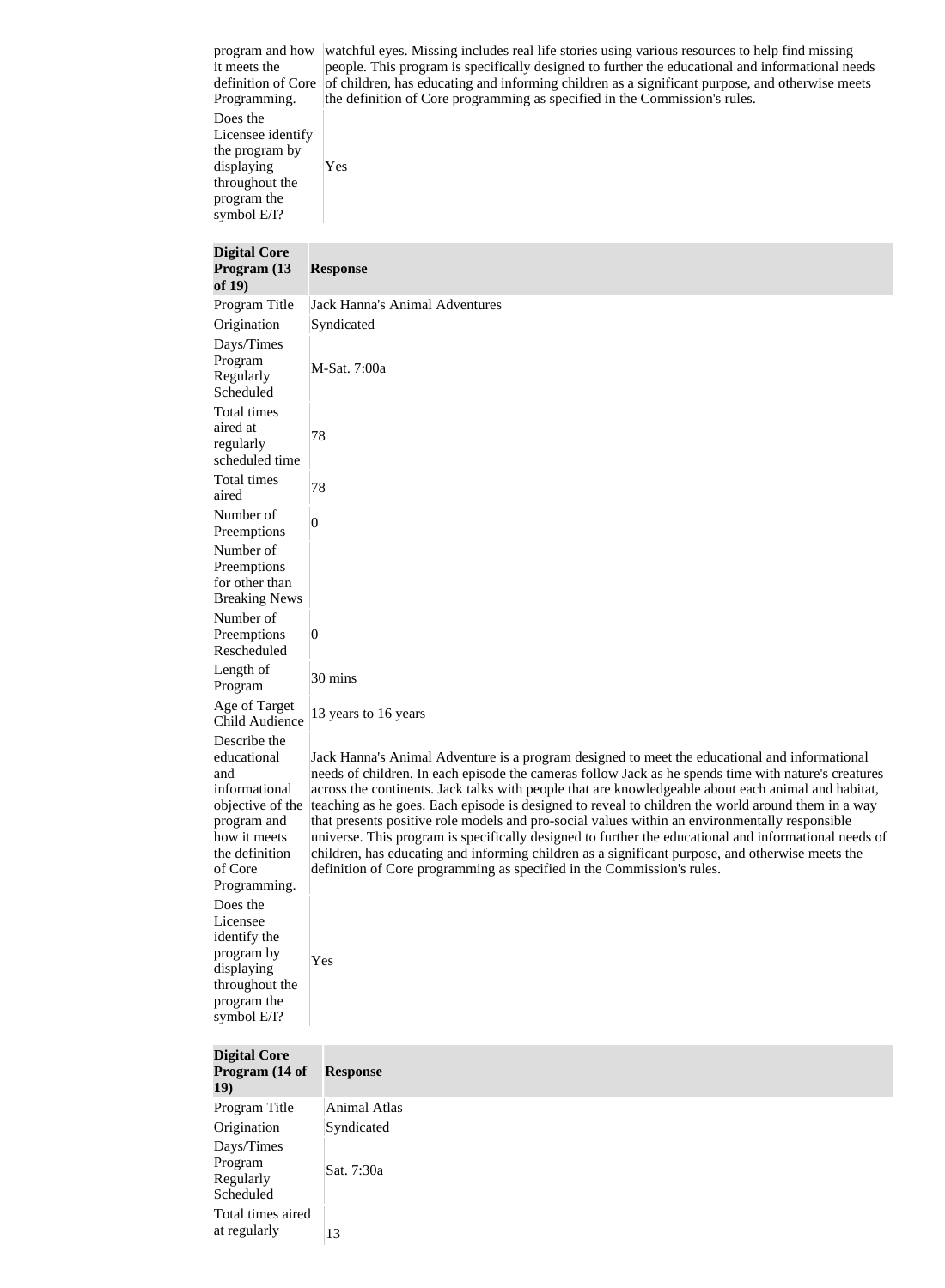| scheduled time                    |                                                                                                                                                                                                                |
|-----------------------------------|----------------------------------------------------------------------------------------------------------------------------------------------------------------------------------------------------------------|
| Total times aired                 | 13                                                                                                                                                                                                             |
| Number of                         | $\overline{0}$                                                                                                                                                                                                 |
| Preemptions                       |                                                                                                                                                                                                                |
| Number of                         |                                                                                                                                                                                                                |
| Preemptions for<br>other than     |                                                                                                                                                                                                                |
| <b>Breaking News</b>              |                                                                                                                                                                                                                |
| Number of                         |                                                                                                                                                                                                                |
| Preemptions                       | $\overline{0}$                                                                                                                                                                                                 |
| Rescheduled                       |                                                                                                                                                                                                                |
| Length of<br>Program              | 30 mins                                                                                                                                                                                                        |
| Age of Target                     |                                                                                                                                                                                                                |
| <b>Child Audience</b>             | 13 years to 16 years                                                                                                                                                                                           |
| Describe the                      | This series presents instructional and educational aspects of the animal world for the 13-16 year                                                                                                              |
| educational and                   | old age group. The narrative style is an informed banter, with sound-effect support, including                                                                                                                 |
| informational<br>objective of the | applause, comedic rim shots and instrumental accents. Facts are blended in and supported by                                                                                                                    |
| program and how                   | viewer observation. The general tone is one that suggests information is interesting and suprising.                                                                                                            |
| it meets the                      | The format supports the educational content. The pace of the editing, the choice of music and<br>sound effects and, most importantly, the tone of the narration is entirely appropriate for delivering         |
| definition of Core                | educational content in a format receptive to the targeted age range.                                                                                                                                           |
| Programming.<br>Does the          |                                                                                                                                                                                                                |
| Licensee identify                 |                                                                                                                                                                                                                |
| the program by                    |                                                                                                                                                                                                                |
| displaying                        | Yes                                                                                                                                                                                                            |
| throughout the<br>program the     |                                                                                                                                                                                                                |
| symbol E/I?                       |                                                                                                                                                                                                                |
|                                   |                                                                                                                                                                                                                |
| <b>Digital Core</b>               |                                                                                                                                                                                                                |
| Program (15 Response              |                                                                                                                                                                                                                |
|                                   |                                                                                                                                                                                                                |
| of $19)$                          |                                                                                                                                                                                                                |
|                                   | Program Title Wild America                                                                                                                                                                                     |
| Origination                       | Syndicated                                                                                                                                                                                                     |
| Days/Times<br>Program             |                                                                                                                                                                                                                |
| Regularly                         | Sat. 8:30a                                                                                                                                                                                                     |
| Scheduled                         |                                                                                                                                                                                                                |
| Total times                       |                                                                                                                                                                                                                |
| aired at                          | 13                                                                                                                                                                                                             |
| regularly<br>scheduled            |                                                                                                                                                                                                                |
| time                              |                                                                                                                                                                                                                |
| Total times                       | 13                                                                                                                                                                                                             |
| aired                             |                                                                                                                                                                                                                |
| Number of<br>Preemptions          | 0                                                                                                                                                                                                              |
| Number of                         |                                                                                                                                                                                                                |
| Preemptions                       |                                                                                                                                                                                                                |
| for other than                    |                                                                                                                                                                                                                |
| <b>Breaking</b><br><b>News</b>    |                                                                                                                                                                                                                |
| Number of                         |                                                                                                                                                                                                                |
| Preemptions                       | $\overline{0}$                                                                                                                                                                                                 |
| Rescheduled                       |                                                                                                                                                                                                                |
| Length of                         | 30 mins                                                                                                                                                                                                        |
| Program                           |                                                                                                                                                                                                                |
| Age of<br><b>Target Child</b>     | 13 years to 16 years                                                                                                                                                                                           |
| Audience                          |                                                                                                                                                                                                                |
|                                   | Wild America's key educational objective is to familiarize children with the animals of the North                                                                                                              |
| Describe the<br>educational       | American content, their interaction with other animals and their environment. Throughout the series                                                                                                            |
| and                               | emphasis will be placed upon protecting endangered species and the impact that humans have while                                                                                                               |
| informational<br>objective of     | interacting in their environment. Each episode is specific to a particular animal. Topics range from<br>basic food gather, mating, natural enemies, relationships to other animals, and the interaction of the |

the program and how it

understanding of nature and specific animal species because of the up close and detailed photography of the series. Through this understanding, it is hoped children will better relate to the natural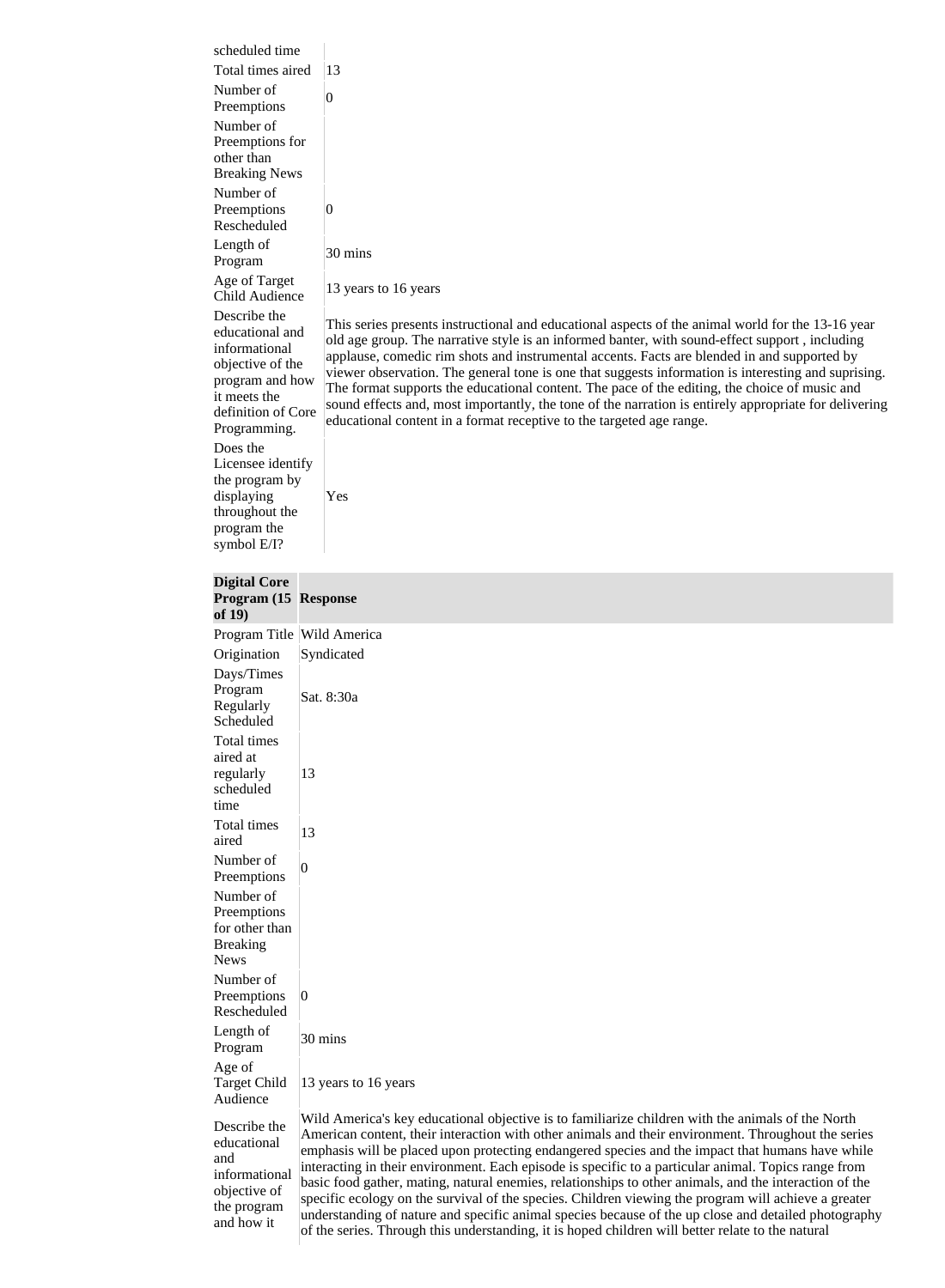meets the definition of Core

Programming. as specified in the Commission's rules. environment as it exist in North America and learn to protect its natural species. This program is specifically designed to further the educational and informational needs of children, has educating and informing children as a significant purpose, and otherwise meets the definition of Core programming

Does the Licensee identify the program by displaying throughout the program the symbol E /I? Yes

| <b>Digital Core</b><br>Program (16 of<br><b>19</b> )                                                                                          | <b>Response</b>                                                                                                                                                                                                                                                                                                                                                                                                                                                                                                                                                                                                                                          |
|-----------------------------------------------------------------------------------------------------------------------------------------------|----------------------------------------------------------------------------------------------------------------------------------------------------------------------------------------------------------------------------------------------------------------------------------------------------------------------------------------------------------------------------------------------------------------------------------------------------------------------------------------------------------------------------------------------------------------------------------------------------------------------------------------------------------|
| Program Title                                                                                                                                 | <b>Awesome Adventures</b>                                                                                                                                                                                                                                                                                                                                                                                                                                                                                                                                                                                                                                |
| Origination                                                                                                                                   | Syndicated                                                                                                                                                                                                                                                                                                                                                                                                                                                                                                                                                                                                                                               |
| Days/Times<br>Program<br>Regularly<br>Scheduled                                                                                               | Sat. 9:00a                                                                                                                                                                                                                                                                                                                                                                                                                                                                                                                                                                                                                                               |
| Total times aired<br>at regularly<br>scheduled time                                                                                           | 13                                                                                                                                                                                                                                                                                                                                                                                                                                                                                                                                                                                                                                                       |
| Total times aired                                                                                                                             | 13                                                                                                                                                                                                                                                                                                                                                                                                                                                                                                                                                                                                                                                       |
| Number of<br>Preemptions                                                                                                                      | 0                                                                                                                                                                                                                                                                                                                                                                                                                                                                                                                                                                                                                                                        |
| Number of<br>Preemptions for<br>other than<br><b>Breaking News</b>                                                                            |                                                                                                                                                                                                                                                                                                                                                                                                                                                                                                                                                                                                                                                          |
| Number of                                                                                                                                     |                                                                                                                                                                                                                                                                                                                                                                                                                                                                                                                                                                                                                                                          |
| Preemptions<br>Rescheduled                                                                                                                    | 0                                                                                                                                                                                                                                                                                                                                                                                                                                                                                                                                                                                                                                                        |
| Length of Program 30 mins                                                                                                                     |                                                                                                                                                                                                                                                                                                                                                                                                                                                                                                                                                                                                                                                          |
| Age of Target<br><b>Child Audience</b>                                                                                                        | 13 years to 16 years                                                                                                                                                                                                                                                                                                                                                                                                                                                                                                                                                                                                                                     |
| Describe the<br>educational and<br>informational<br>objective of the<br>program and how<br>it meets the<br>definition of Core<br>Programming. | Awesome Adventures is a series with a host and two different teens that travel each week to<br>destinations around the world that can be both exotic and remote. The series is designed to<br>educate, inform, and entertain children about the world around them. Each journey is a lesson in<br>the beauty of nature, its creatures, and the people who inhabit the land. This program is<br>specifically designed to further the educational and informational needs of children, has<br>educating and informing children as a significant purpose, and otherwise meets the definition of<br>Core programming as specified in the Commission's rules. |
| Does the Licensee<br>identify the<br>program by<br>displaying<br>throughout the<br>program the<br>symbol E/I?                                 | Yes                                                                                                                                                                                                                                                                                                                                                                                                                                                                                                                                                                                                                                                      |

| <b>Digital Core</b><br>Program (17 Response<br>of $19)$                  |            |
|--------------------------------------------------------------------------|------------|
| Program Title Whaddyado                                                  |            |
| Origination                                                              | Syndicated |
| Days/Times<br>Program<br>Regularly<br>Scheduled                          | Sat. 9:30a |
| Total times<br>aired at<br>regularly<br>scheduled<br>time<br>Total times | 13         |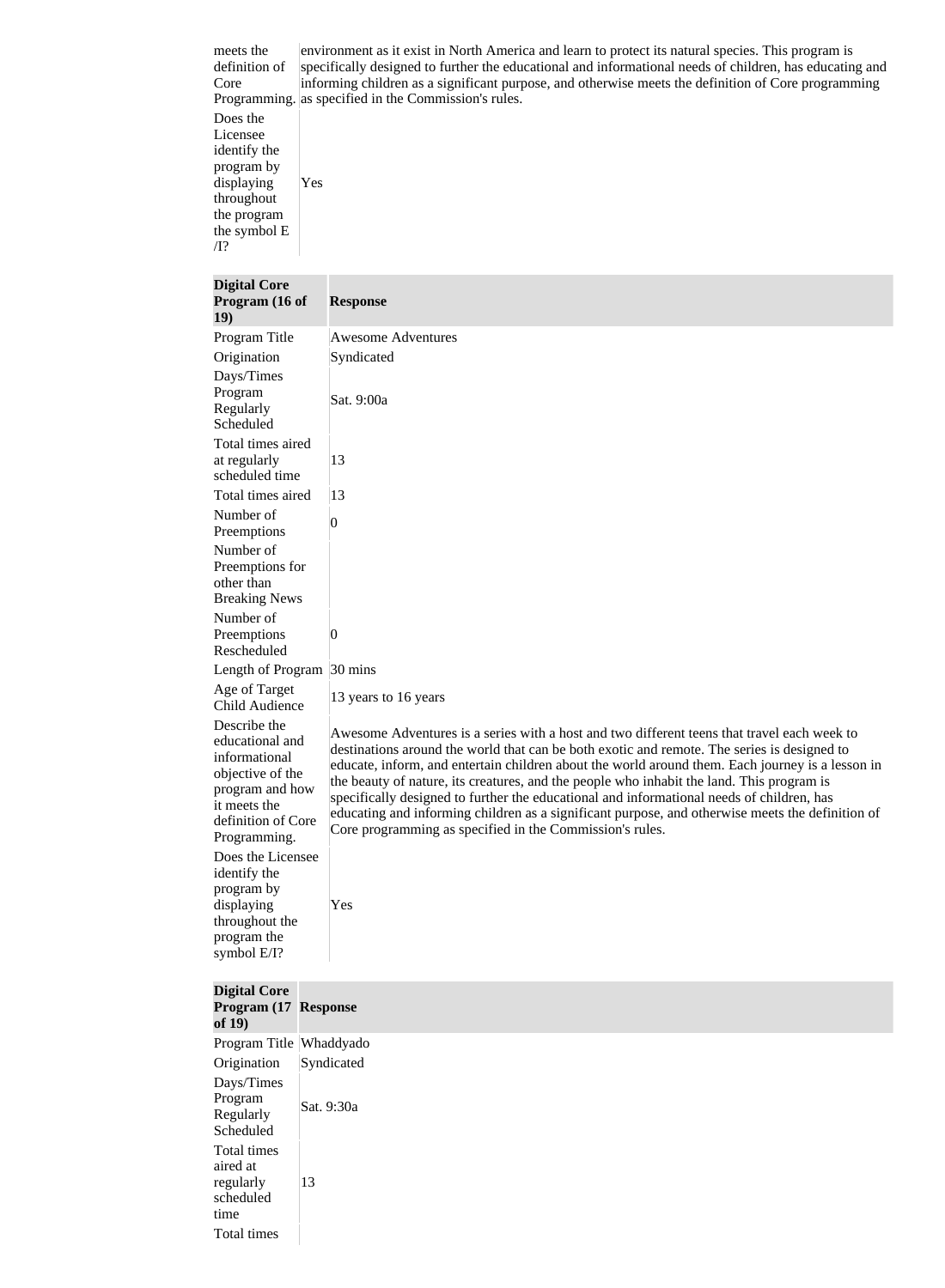| aired                                                                                                                                  | 13                                                                                                                                                                                                                                                                                                                                                                                                                                                                                                                                                                                                                                                                                                                                                                                                                                                                                                                                                                                                                                                                                                                                   |
|----------------------------------------------------------------------------------------------------------------------------------------|--------------------------------------------------------------------------------------------------------------------------------------------------------------------------------------------------------------------------------------------------------------------------------------------------------------------------------------------------------------------------------------------------------------------------------------------------------------------------------------------------------------------------------------------------------------------------------------------------------------------------------------------------------------------------------------------------------------------------------------------------------------------------------------------------------------------------------------------------------------------------------------------------------------------------------------------------------------------------------------------------------------------------------------------------------------------------------------------------------------------------------------|
| Number of<br>Preemptions                                                                                                               | $\overline{0}$                                                                                                                                                                                                                                                                                                                                                                                                                                                                                                                                                                                                                                                                                                                                                                                                                                                                                                                                                                                                                                                                                                                       |
| Number of<br>Preemptions<br>for other than<br><b>Breaking</b><br><b>News</b>                                                           |                                                                                                                                                                                                                                                                                                                                                                                                                                                                                                                                                                                                                                                                                                                                                                                                                                                                                                                                                                                                                                                                                                                                      |
| Number of<br>Preemptions<br>Rescheduled                                                                                                | $\overline{0}$                                                                                                                                                                                                                                                                                                                                                                                                                                                                                                                                                                                                                                                                                                                                                                                                                                                                                                                                                                                                                                                                                                                       |
| Length of<br>Program                                                                                                                   | 30 mins                                                                                                                                                                                                                                                                                                                                                                                                                                                                                                                                                                                                                                                                                                                                                                                                                                                                                                                                                                                                                                                                                                                              |
| Age of<br>Target Child<br>Audience                                                                                                     | 13 years to 16 years                                                                                                                                                                                                                                                                                                                                                                                                                                                                                                                                                                                                                                                                                                                                                                                                                                                                                                                                                                                                                                                                                                                 |
| Describe the<br>educational<br>and<br>informational<br>objective of<br>the program<br>and how it<br>meets the<br>definition of<br>Core | Whaddyado is an educational series designed to educate, inform, inspire and entertain children about<br>the world around them. Each episode is an educational life lesson, based in reality, intended to prepare<br>young people for potential situations that could easily crop us at any time, anywhere. Using a<br>combination of actual footage, re-enactments, and demonstrations, the series provides a compelling<br>look at perilous situations that have occurred in real life. Then using interviews with the participants<br>and instructions from experts we learn what the proper reaction should be when faced with similar life<br>threatening circumstances. Also in an effort to help young people make the right decision at the right<br>moment there will be a moral dilemma segment featured in some of the episodes. This program is<br>specifically designed to further the educational and informational needs of children, has educating and<br>informing children as a significant purpose, and otherwise meets the definition of Core programming<br>Programming. as specified in the Commission's rules. |
| Does the<br>Licensee<br>identify the<br>program by<br>displaying<br>throughout<br>the program                                          | Yes                                                                                                                                                                                                                                                                                                                                                                                                                                                                                                                                                                                                                                                                                                                                                                                                                                                                                                                                                                                                                                                                                                                                  |

| <b>Digital Core</b><br>Program $(18$ of $19)$                                                                                              | <b>Response</b>                                                                                                                                                                                                                                                                                                                                                                                                                                                                                                             |
|--------------------------------------------------------------------------------------------------------------------------------------------|-----------------------------------------------------------------------------------------------------------------------------------------------------------------------------------------------------------------------------------------------------------------------------------------------------------------------------------------------------------------------------------------------------------------------------------------------------------------------------------------------------------------------------|
| Program Title                                                                                                                              | Dog Tales                                                                                                                                                                                                                                                                                                                                                                                                                                                                                                                   |
| Origination                                                                                                                                | Syndicated                                                                                                                                                                                                                                                                                                                                                                                                                                                                                                                  |
| Days/Times Program<br><b>Regularly Scheduled</b>                                                                                           | Sat. 10-10:30a                                                                                                                                                                                                                                                                                                                                                                                                                                                                                                              |
| Total times aired at<br>regularly scheduled<br>time                                                                                        | 13                                                                                                                                                                                                                                                                                                                                                                                                                                                                                                                          |
| Total times aired                                                                                                                          | 13                                                                                                                                                                                                                                                                                                                                                                                                                                                                                                                          |
| Number of<br>Preemptions                                                                                                                   | 0                                                                                                                                                                                                                                                                                                                                                                                                                                                                                                                           |
| Number of<br>Preemptions for other<br>than Breaking News                                                                                   |                                                                                                                                                                                                                                                                                                                                                                                                                                                                                                                             |
| Number of<br>Preemptions<br>Rescheduled                                                                                                    | 0                                                                                                                                                                                                                                                                                                                                                                                                                                                                                                                           |
| Length of Program                                                                                                                          | 30 mins                                                                                                                                                                                                                                                                                                                                                                                                                                                                                                                     |
| Age of Target Child<br>Audience                                                                                                            | 13 years to 16 years                                                                                                                                                                                                                                                                                                                                                                                                                                                                                                        |
| Describe the<br>educational and<br>informational<br>objective of the<br>program and how it<br>meets the definition of<br>Core Programming. | Serves the educational and informational needs of children 13-16 years of age with its<br>program content, including dog safety and care tips, as well as lessons on the responsibility<br>of owning a dog. The show provides informative segments on various dog breeds and<br>showcases various veterinary experts explaining different issues affecting canines. The<br>weekly series includes recommended reading lists about dogs, and promotes children's<br>writing and creative skills with essay and art contests. |

Yes

Does the Licensee identify the program

by displaying

the symbol E

/I?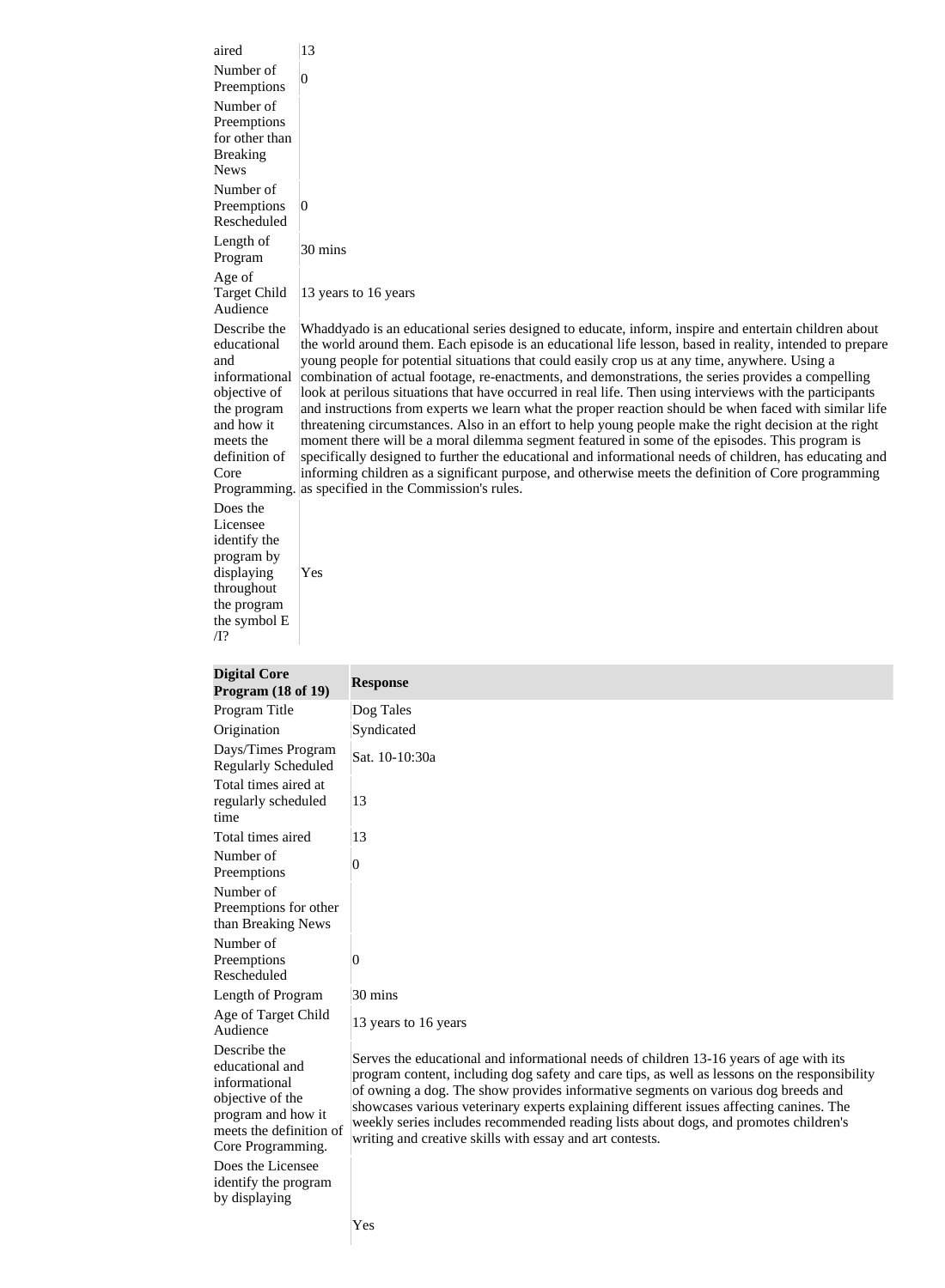throughout the program the symbol E /I?

| <b>Digital Core Program (19)</b><br>of $19)$                                                                                         | <b>Response</b>                                                                                                                                                                                                                                                                                                                                                                                  |
|--------------------------------------------------------------------------------------------------------------------------------------|--------------------------------------------------------------------------------------------------------------------------------------------------------------------------------------------------------------------------------------------------------------------------------------------------------------------------------------------------------------------------------------------------|
| Program Title                                                                                                                        | <b>ZOO CLUES</b>                                                                                                                                                                                                                                                                                                                                                                                 |
| Origination                                                                                                                          | Syndicated                                                                                                                                                                                                                                                                                                                                                                                       |
| Days/Times Program<br><b>Regularly Scheduled</b>                                                                                     | Sat. 10:30a                                                                                                                                                                                                                                                                                                                                                                                      |
| Total times aired at<br>regularly scheduled time                                                                                     | 13                                                                                                                                                                                                                                                                                                                                                                                               |
| Total times aired                                                                                                                    | 13                                                                                                                                                                                                                                                                                                                                                                                               |
| Number of Preemptions                                                                                                                | $\overline{0}$                                                                                                                                                                                                                                                                                                                                                                                   |
| Number of Preemptions for<br>other than Breaking News                                                                                |                                                                                                                                                                                                                                                                                                                                                                                                  |
| Number of Preemptions<br>Rescheduled                                                                                                 | $\overline{0}$                                                                                                                                                                                                                                                                                                                                                                                   |
| Length of Program                                                                                                                    | 30 mins                                                                                                                                                                                                                                                                                                                                                                                          |
| Age of Target Child<br>Audience                                                                                                      | 13 years to 16 years                                                                                                                                                                                                                                                                                                                                                                             |
| Describe the educational<br>and informational objective<br>of the program and how it<br>meets the definition of Core<br>Programming. | Zoo clues is an educational and informative half-hour, E/I program that poses<br>fascinating animal-related questions to viewers, gives them clues to the right answer,<br>and then explains the right answer, allowing young viewers to interact and learn. The<br>goal of the series is to provide young viewers with information to understand and<br>appreciate animals and the environment. |
| Does the Licensee identify<br>the program by displaying<br>throughout the program the<br>symbol $E/I$ ?                              | Yes                                                                                                                                                                                                                                                                                                                                                                                              |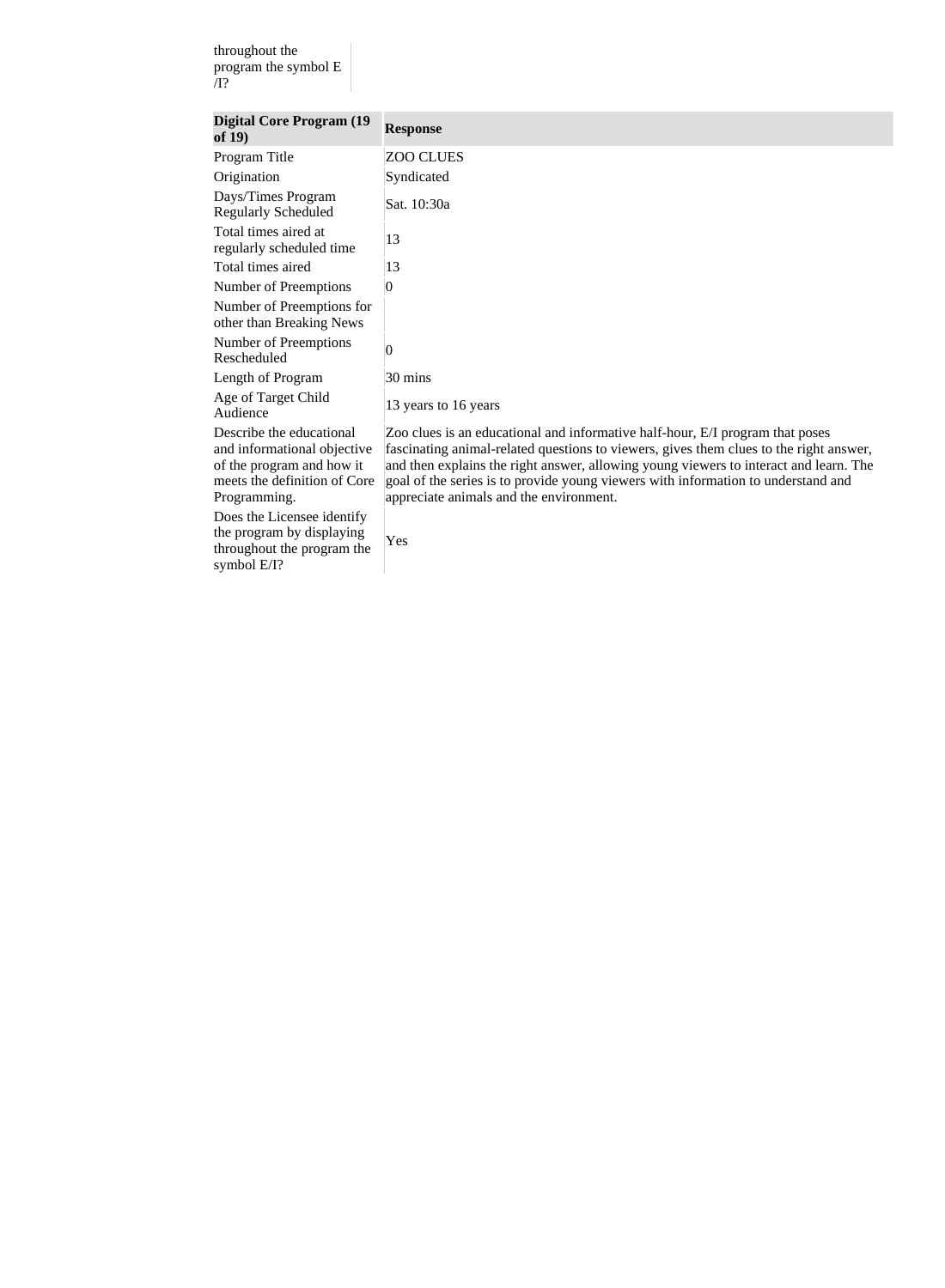|                                         | <b>Question</b>                                                                                                                                                                                                                                                                                              | <b>Response</b>              |
|-----------------------------------------|--------------------------------------------------------------------------------------------------------------------------------------------------------------------------------------------------------------------------------------------------------------------------------------------------------------|------------------------------|
| <b>Non-Core</b>                         | Sponsored Core Liaison Contact.<br>Sponsored Core Licensee publicize the existence and location of the station's Children's Television<br><b>Educational and Programming (Q)</b> Reports (FCC 398) as required by 47 C.F.R. Section 73.3526(e)(11)(iii)?                                                     | Yes                          |
| <b>Informational</b><br>Programming (0) | Name of children's programming liaison                                                                                                                                                                                                                                                                       | Nancy<br>Alley               |
|                                         | Address                                                                                                                                                                                                                                                                                                      | 4201<br>Texoma<br>Parkway    |
|                                         | City                                                                                                                                                                                                                                                                                                         | Sherman                      |
|                                         | <b>State</b>                                                                                                                                                                                                                                                                                                 | TX                           |
|                                         | Zip                                                                                                                                                                                                                                                                                                          | 75090                        |
|                                         | Telephone Number                                                                                                                                                                                                                                                                                             | $(903) 891 -$<br>1236        |
|                                         | <b>Email Address</b>                                                                                                                                                                                                                                                                                         | nancy.<br>alley@kxii.<br>com |
|                                         | Include any other comments or information you want the Commission to consider in evaluating your<br>compliance with the Children's Television Act (or use this space for supplemental explanations). This<br>may include information on any other noncore educational and informational programming that you |                              |

R. Section 73.671, NOTES 2 and 3.

aired this quarter or plan to air during the next quarter, or any existing or proposed non-broadcast efforts that will enhance the educational and informational value of such programming to children. See 47 C.F.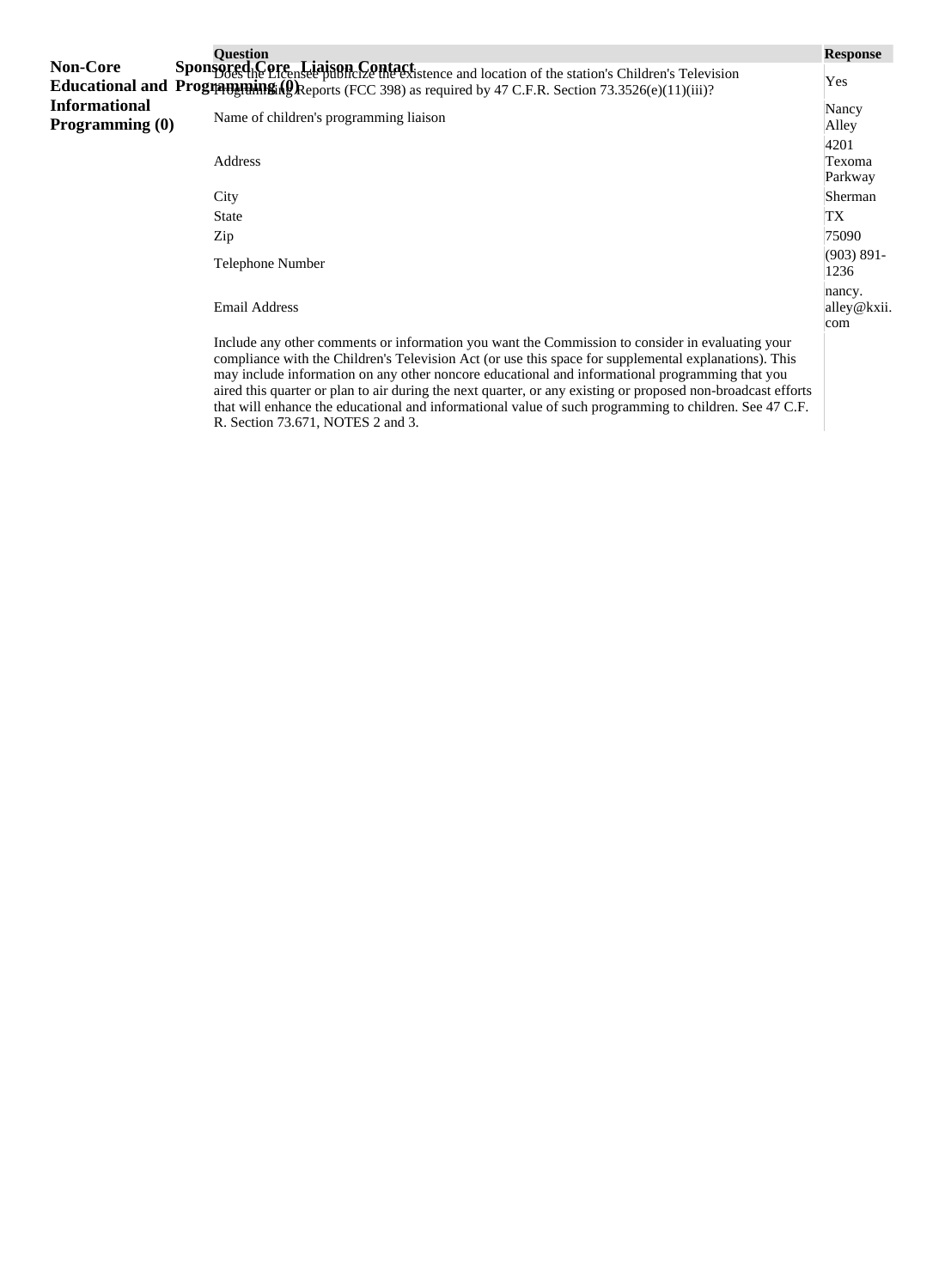| <b>Other Matters</b><br>(19) | <b>Other</b><br><b>Matters</b> (1<br>of $19)$                                                                                                          | <b>Response</b>                                                                                                                                                                                                                                                                                                                                                                                                                                                                                                                                                                                                                                                                                                                                                                                                                                                                                                                                                                                                                                    |
|------------------------------|--------------------------------------------------------------------------------------------------------------------------------------------------------|----------------------------------------------------------------------------------------------------------------------------------------------------------------------------------------------------------------------------------------------------------------------------------------------------------------------------------------------------------------------------------------------------------------------------------------------------------------------------------------------------------------------------------------------------------------------------------------------------------------------------------------------------------------------------------------------------------------------------------------------------------------------------------------------------------------------------------------------------------------------------------------------------------------------------------------------------------------------------------------------------------------------------------------------------|
|                              |                                                                                                                                                        | Program Title LUCKY DOG                                                                                                                                                                                                                                                                                                                                                                                                                                                                                                                                                                                                                                                                                                                                                                                                                                                                                                                                                                                                                            |
|                              | Origination                                                                                                                                            | Network                                                                                                                                                                                                                                                                                                                                                                                                                                                                                                                                                                                                                                                                                                                                                                                                                                                                                                                                                                                                                                            |
|                              | Days/Times                                                                                                                                             |                                                                                                                                                                                                                                                                                                                                                                                                                                                                                                                                                                                                                                                                                                                                                                                                                                                                                                                                                                                                                                                    |
|                              | Program<br>Regularly<br>Scheduled                                                                                                                      | Sat. 8:00a                                                                                                                                                                                                                                                                                                                                                                                                                                                                                                                                                                                                                                                                                                                                                                                                                                                                                                                                                                                                                                         |
|                              | Total times                                                                                                                                            |                                                                                                                                                                                                                                                                                                                                                                                                                                                                                                                                                                                                                                                                                                                                                                                                                                                                                                                                                                                                                                                    |
|                              | aired at<br>regularly<br>scheduled<br>time                                                                                                             | 13                                                                                                                                                                                                                                                                                                                                                                                                                                                                                                                                                                                                                                                                                                                                                                                                                                                                                                                                                                                                                                                 |
|                              | Length of<br>Program                                                                                                                                   | 30 mins                                                                                                                                                                                                                                                                                                                                                                                                                                                                                                                                                                                                                                                                                                                                                                                                                                                                                                                                                                                                                                            |
|                              | Age of                                                                                                                                                 |                                                                                                                                                                                                                                                                                                                                                                                                                                                                                                                                                                                                                                                                                                                                                                                                                                                                                                                                                                                                                                                    |
|                              | <b>Target Child</b><br>Audience<br>from                                                                                                                | 13 years to 16 years                                                                                                                                                                                                                                                                                                                                                                                                                                                                                                                                                                                                                                                                                                                                                                                                                                                                                                                                                                                                                               |
|                              | Describe the<br>educational<br>and<br>informational<br>objective of<br>the program<br>and how it<br>meets the<br>definition of<br>Core<br>Programming. | Animal trainer Brandon McMillan operates a training facility known as the Lucky Dog Ranch, where<br>his mission is to rescue hard-to-love and untrained dogs and find them homes. The show focuses on<br>exercising responsibility and on developing a sense of appreciation for life and animals. Life lessons<br>are an integral part of the overarching theme of rescuing these animals from death and providing a<br>second chance for life. Following McMillan's investigations into how to retrain these animals to make<br>them welcome members in the homes of families is both educational and inspirational - encouraging<br>this demographic to become sensitive to our own and others' behavior and teaching how we as<br>individuals can make a difference. This program is specifically designed to further the educational and<br>informational needs of children, has educating and informing children as a significant purpose, and<br>otherwise meets the definition of Core Programming as specified in the Commission's rules. |
|                              | <b>Other</b>                                                                                                                                           |                                                                                                                                                                                                                                                                                                                                                                                                                                                                                                                                                                                                                                                                                                                                                                                                                                                                                                                                                                                                                                                    |
|                              | <b>Matters</b> (2)<br>of $19)$                                                                                                                         | <b>Response</b>                                                                                                                                                                                                                                                                                                                                                                                                                                                                                                                                                                                                                                                                                                                                                                                                                                                                                                                                                                                                                                    |
|                              |                                                                                                                                                        | Program Title DR. CHRIS PET VET                                                                                                                                                                                                                                                                                                                                                                                                                                                                                                                                                                                                                                                                                                                                                                                                                                                                                                                                                                                                                    |
|                              | Origination                                                                                                                                            | Network                                                                                                                                                                                                                                                                                                                                                                                                                                                                                                                                                                                                                                                                                                                                                                                                                                                                                                                                                                                                                                            |
|                              | Days/Times<br>Program<br>Regularly<br>Scheduled                                                                                                        | Sat. 8:30a                                                                                                                                                                                                                                                                                                                                                                                                                                                                                                                                                                                                                                                                                                                                                                                                                                                                                                                                                                                                                                         |
|                              | Total times                                                                                                                                            |                                                                                                                                                                                                                                                                                                                                                                                                                                                                                                                                                                                                                                                                                                                                                                                                                                                                                                                                                                                                                                                    |
|                              | aired at<br>regularly<br>scheduled<br>time                                                                                                             | 13                                                                                                                                                                                                                                                                                                                                                                                                                                                                                                                                                                                                                                                                                                                                                                                                                                                                                                                                                                                                                                                 |
|                              | Length of                                                                                                                                              | 30 mins                                                                                                                                                                                                                                                                                                                                                                                                                                                                                                                                                                                                                                                                                                                                                                                                                                                                                                                                                                                                                                            |
|                              | Program                                                                                                                                                |                                                                                                                                                                                                                                                                                                                                                                                                                                                                                                                                                                                                                                                                                                                                                                                                                                                                                                                                                                                                                                                    |
|                              | Age of<br><b>Target Child</b><br>Audience<br>from                                                                                                      | 13 years to 16 years                                                                                                                                                                                                                                                                                                                                                                                                                                                                                                                                                                                                                                                                                                                                                                                                                                                                                                                                                                                                                               |
|                              | Describe the<br>educational<br>and<br>informational<br>objective of<br>the program                                                                     | Chronicling the adventures of Dr. Chris Brown, DR. CHRIS PET VET allows viewers unique insight<br>into the life of one of the world's busiest vets and the animals that he treats. For those animals that<br>require specialist services, Dr. Chris calls on his good friend and colleague Dr. Lisa Chimes, who<br>works at a small animal specialist hospital. The show usually consists of three segments, following the<br>doctor as he treats various animals that are in trouble and offering the viewer opportunities to<br>understand the challenges a veterinarian daily faces. The series focuses on how the doctor investigates                                                                                                                                                                                                                                                                                                                                                                                                          |
|                              | and how it<br>meets the<br>definition of<br>Core                                                                                                       | the individual problem and tries to develop solutions that on the surface would seem confounding to<br>the viewer. As such the show not only offers a view into careers in and responsibility for taking care<br>of pets, but also into problem solving strategies and behaviors. This program is specifically designed<br>to further the educational and informational needs of children, has educating and informing children<br>as a significant purpose, and otherwise meets the definition of Core Programming as specified in the                                                                                                                                                                                                                                                                                                                                                                                                                                                                                                            |
|                              | Programming.                                                                                                                                           | Commission's rules.                                                                                                                                                                                                                                                                                                                                                                                                                                                                                                                                                                                                                                                                                                                                                                                                                                                                                                                                                                                                                                |
|                              | <b>Other</b><br><b>Matters (3 of Response</b><br>19)                                                                                                   |                                                                                                                                                                                                                                                                                                                                                                                                                                                                                                                                                                                                                                                                                                                                                                                                                                                                                                                                                                                                                                                    |
|                              |                                                                                                                                                        | Program Title HENRY FORD'S INNOVATION NATION                                                                                                                                                                                                                                                                                                                                                                                                                                                                                                                                                                                                                                                                                                                                                                                                                                                                                                                                                                                                       |
|                              | Origination                                                                                                                                            | Network                                                                                                                                                                                                                                                                                                                                                                                                                                                                                                                                                                                                                                                                                                                                                                                                                                                                                                                                                                                                                                            |
|                              | Days/Times                                                                                                                                             |                                                                                                                                                                                                                                                                                                                                                                                                                                                                                                                                                                                                                                                                                                                                                                                                                                                                                                                                                                                                                                                    |

Program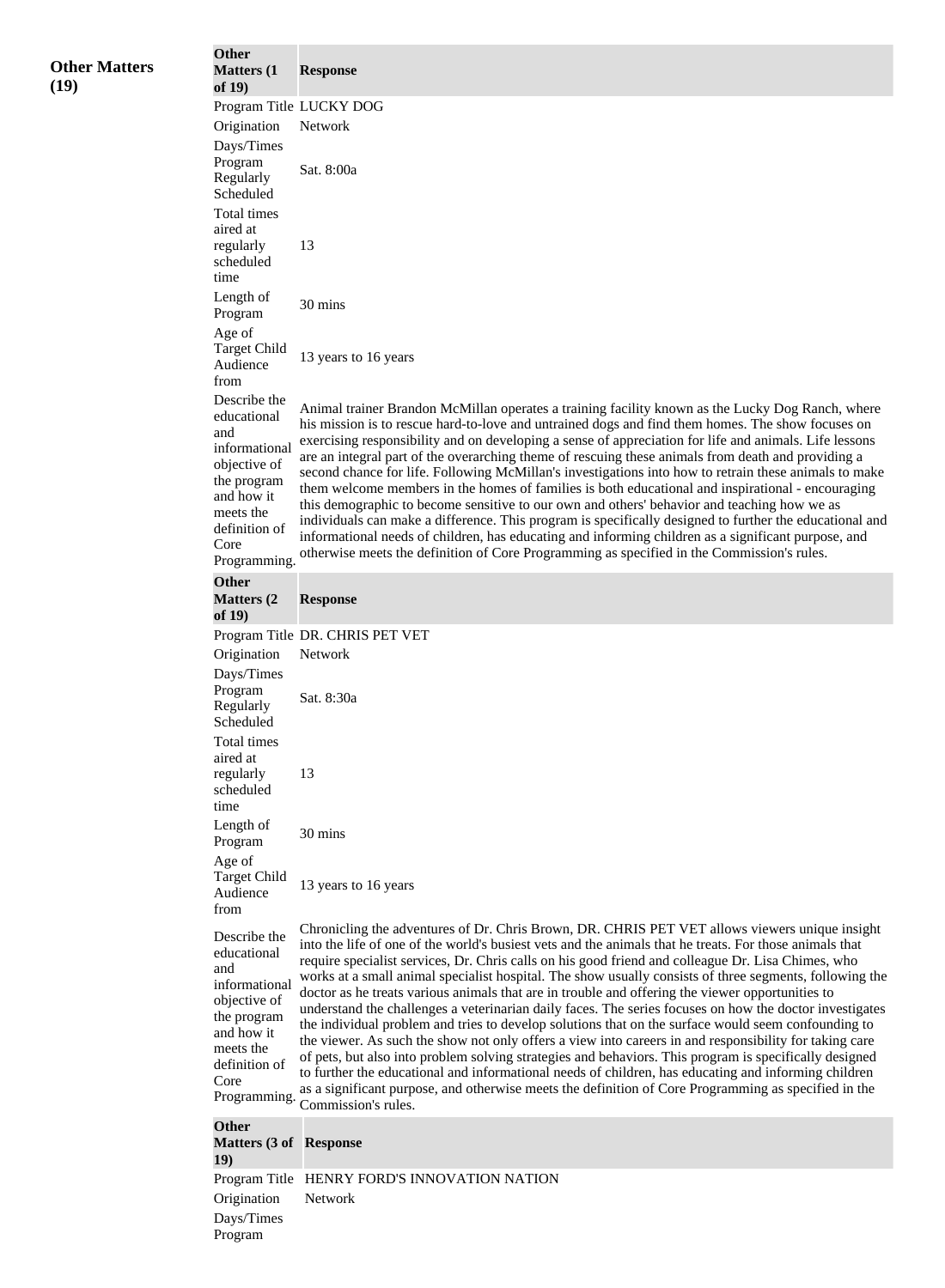| Regularly<br>Scheduled                                                                                        | Sat. 9:00a                                                                                                                                                                                                                                                                                                                                                                                                                                                                                                                                                                                                                                                                                                                    |
|---------------------------------------------------------------------------------------------------------------|-------------------------------------------------------------------------------------------------------------------------------------------------------------------------------------------------------------------------------------------------------------------------------------------------------------------------------------------------------------------------------------------------------------------------------------------------------------------------------------------------------------------------------------------------------------------------------------------------------------------------------------------------------------------------------------------------------------------------------|
| Total times<br>aired at<br>regularly                                                                          | 13                                                                                                                                                                                                                                                                                                                                                                                                                                                                                                                                                                                                                                                                                                                            |
| scheduled time                                                                                                |                                                                                                                                                                                                                                                                                                                                                                                                                                                                                                                                                                                                                                                                                                                               |
| Length of<br>Program                                                                                          | 30 mins                                                                                                                                                                                                                                                                                                                                                                                                                                                                                                                                                                                                                                                                                                                       |
| Age of Target<br>Child<br>Audience from                                                                       | 13 years to 16 years                                                                                                                                                                                                                                                                                                                                                                                                                                                                                                                                                                                                                                                                                                          |
| Describe the<br>educational<br>and<br>informational<br>objective of<br>the program<br>and how it<br>meets the | The Henry Ford's INNOVATION NATION, hosted by Mo Rocca, features the celebration of the<br>inventor's spirit - from historic scientific pioneers throughout past centuries to the forward-looking<br>visionaries of today. Each episode tells the dramatic stories behind the world's greatest inventions,<br>and the perseverance, passion and price required to bring them to life. The program includes<br>segments focusing on 'what if it never happened' and 'the innovation by accident,' and has a strong<br>focus on 'junior geniuses' who are changing the face of technology. This program is specifically<br>designed to further the educational and informational needs of children, has educating and informing |
| definition of<br>Core<br>Programming.                                                                         | children as a significant purpose, and otherwise meets the definition of Core Programming as<br>specified in the Commission's rules.                                                                                                                                                                                                                                                                                                                                                                                                                                                                                                                                                                                          |
| <b>Other</b><br><b>Matters (4)</b><br>of $19)$                                                                | <b>Response</b>                                                                                                                                                                                                                                                                                                                                                                                                                                                                                                                                                                                                                                                                                                               |
|                                                                                                               | Program Title THE INSPECTORS                                                                                                                                                                                                                                                                                                                                                                                                                                                                                                                                                                                                                                                                                                  |
| Origination<br>Days/Times<br>Program<br>Regularly<br>Scheduled                                                | Network<br>Sat. 9:30a                                                                                                                                                                                                                                                                                                                                                                                                                                                                                                                                                                                                                                                                                                         |
| Total times<br>aired at<br>regularly<br>scheduled<br>time                                                     | 13                                                                                                                                                                                                                                                                                                                                                                                                                                                                                                                                                                                                                                                                                                                            |
| Length of<br>Program                                                                                          | 30 mins                                                                                                                                                                                                                                                                                                                                                                                                                                                                                                                                                                                                                                                                                                                       |
| Age of<br><b>Target Child</b><br>Audience<br>from                                                             | 13 years to 16 years                                                                                                                                                                                                                                                                                                                                                                                                                                                                                                                                                                                                                                                                                                          |
| Describe the<br>educational<br>and<br>objective of<br>the program                                             | THE INSPECTORS is a scripted dramatic series inspired by compelling real-life cases handled by the<br>United States Postal Inspection Service. In the series, Preston Wainwright, a determined teenage boy<br>who is thriving after being paralyzed in a car accident, works as an intern at the U.S. Postal<br>informational Inspector'S lab assisting his U.S. Postal Inspector mom, Amanda, in solving crimes that deal with<br>everything from internet scams, identity and mail theft, to consumer fraud. The program strives to                                                                                                                                                                                         |
| and how it<br>meets the<br>definition of<br>Core                                                              | educate young people about making the right choices in their daily lives, encourages open<br>communication between teens and parents and includes positive messaging regarding living with<br>disabilities, overcoming challenges, beating the odds and the power of perseverance. This program is<br>specifically designed to further the educational and informational needs of children, has educating and<br>informing children as a significant purpose, and otherwise meets the definition of Core Programming<br>Programming. as specified in the Commission's rules.                                                                                                                                                  |
| <b>Other</b><br><b>Matters</b> (5<br>of $19)$                                                                 | <b>Response</b>                                                                                                                                                                                                                                                                                                                                                                                                                                                                                                                                                                                                                                                                                                               |
|                                                                                                               | Program Title CHICKEN SOUP FOR THE SOUL'S HIDDEN HEROES                                                                                                                                                                                                                                                                                                                                                                                                                                                                                                                                                                                                                                                                       |
| Origination                                                                                                   | Network                                                                                                                                                                                                                                                                                                                                                                                                                                                                                                                                                                                                                                                                                                                       |
| Days/Times<br>Program<br>Regularly<br>Scheduled                                                               | Sat. 10:00a                                                                                                                                                                                                                                                                                                                                                                                                                                                                                                                                                                                                                                                                                                                   |
| Total times<br>aired at<br>regularly<br>scheduled<br>time                                                     | 13                                                                                                                                                                                                                                                                                                                                                                                                                                                                                                                                                                                                                                                                                                                            |
| Length of<br>Program<br>Age of                                                                                | 30 mins                                                                                                                                                                                                                                                                                                                                                                                                                                                                                                                                                                                                                                                                                                                       |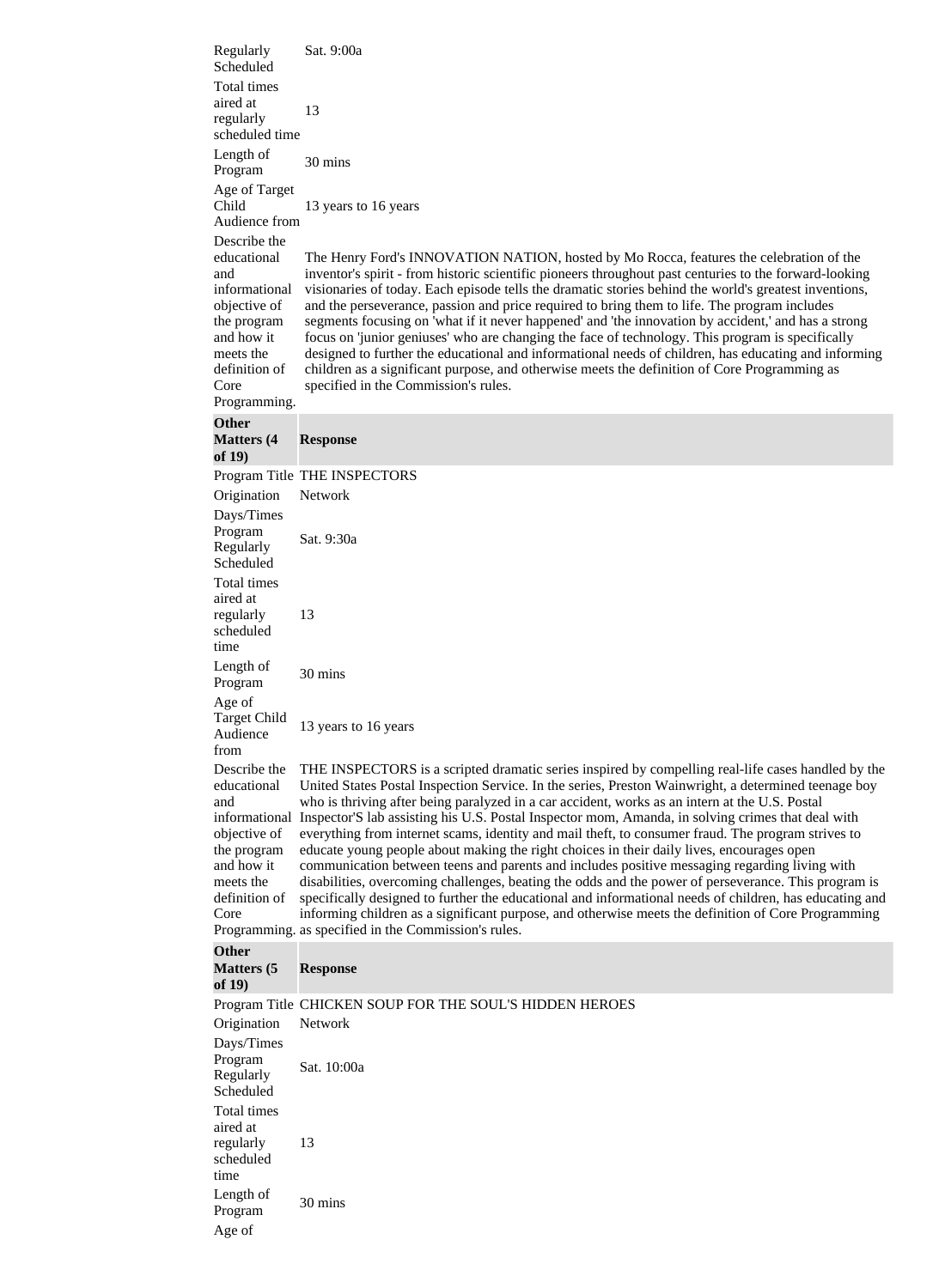Target Child Audience 13 years to 16 years

from Describe the educational and objective of the program and how it meets the definition of Core

informational that cause them to demonstrate acts of kindness and generosity, stand up for diversity, shield others Programming. rules. This program offers teens an opportunity to view everyday people - regardless of age, sex, occupation or education - stepping forward and acting in a socially responsible and moral fashion when faced with crises and moral dilemmas. In a candid camera-type format, individuals are placed in situations from bullies, and embrace friendships. In addition, the program includes segments that focus on overcoming ones fears, as well as rewarding individuals for their unselfish kindness and community service. The program seeks to encourage young viewers to increase their sensitivity and awareness, in order to refine their own moral compass. This program is specifically designed to further the educational and informational needs of children, has educating and informing children as a significant purpose, and otherwise meets the definition of Core Programming as specified in the Commission's

**Other** 

| <b>OUIEI</b><br><b>Matters</b> (6)<br>of $19)$                                                                                                         | <b>Response</b>                                                                                                                                                                                                                                                                                                                                                                                                                                                                                                                                                                                                                                                                                                                                                                                                                                                                                                                                                                                                                               |
|--------------------------------------------------------------------------------------------------------------------------------------------------------|-----------------------------------------------------------------------------------------------------------------------------------------------------------------------------------------------------------------------------------------------------------------------------------------------------------------------------------------------------------------------------------------------------------------------------------------------------------------------------------------------------------------------------------------------------------------------------------------------------------------------------------------------------------------------------------------------------------------------------------------------------------------------------------------------------------------------------------------------------------------------------------------------------------------------------------------------------------------------------------------------------------------------------------------------|
|                                                                                                                                                        | Program Title GAME CHANGERS WITH KEVIN FRAZIER                                                                                                                                                                                                                                                                                                                                                                                                                                                                                                                                                                                                                                                                                                                                                                                                                                                                                                                                                                                                |
| Origination                                                                                                                                            | Network                                                                                                                                                                                                                                                                                                                                                                                                                                                                                                                                                                                                                                                                                                                                                                                                                                                                                                                                                                                                                                       |
| Days/Times<br>Program<br>Regularly<br>Scheduled                                                                                                        | Sat. 10:30a                                                                                                                                                                                                                                                                                                                                                                                                                                                                                                                                                                                                                                                                                                                                                                                                                                                                                                                                                                                                                                   |
| Total times<br>aired at<br>regularly<br>scheduled<br>time                                                                                              | 13                                                                                                                                                                                                                                                                                                                                                                                                                                                                                                                                                                                                                                                                                                                                                                                                                                                                                                                                                                                                                                            |
| Length of<br>Program                                                                                                                                   | 30 mins                                                                                                                                                                                                                                                                                                                                                                                                                                                                                                                                                                                                                                                                                                                                                                                                                                                                                                                                                                                                                                       |
| Age of<br><b>Target Child</b><br>Audience<br>from                                                                                                      | 13 years to 16 years                                                                                                                                                                                                                                                                                                                                                                                                                                                                                                                                                                                                                                                                                                                                                                                                                                                                                                                                                                                                                          |
| Describe the<br>educational<br>and<br>informational<br>objective of<br>the program<br>and how it<br>meets the<br>definition of<br>Core<br>Programming. | GAME CHANGERS, hosted by Kevin Frazier highlights professional athletes who use their notoriety<br>and success to make positive changes in the lives of people in need. The program offers a very<br>positive opportunity to view sports figures in activities that reflect the ideas of good sportsmanship<br>and civic mindedness. Profiled celebrities range from players who have set up charities for youngsters<br>around the world to those who have put together foundations that support various initiatives in their<br>own communities where they were raised as part of an effort to "give back." The show provides<br>valuable lessons on the true meaning of sportsmanship and responsibility to society of those who have<br>achieved great success. This program is specifically designed to further the educational and<br>informational needs of children, has educating and informing children as a significant purpose, and<br>otherwise meets the definition of Core Programming as specified in the Commission's rules. |
| <b>Other</b><br><b>Matters</b> (7)                                                                                                                     | <b>Response</b>                                                                                                                                                                                                                                                                                                                                                                                                                                                                                                                                                                                                                                                                                                                                                                                                                                                                                                                                                                                                                               |
| of $19)$                                                                                                                                               |                                                                                                                                                                                                                                                                                                                                                                                                                                                                                                                                                                                                                                                                                                                                                                                                                                                                                                                                                                                                                                               |
| Origination                                                                                                                                            | Program Title Animal Exploration<br>Syndicated                                                                                                                                                                                                                                                                                                                                                                                                                                                                                                                                                                                                                                                                                                                                                                                                                                                                                                                                                                                                |
| Days/Times<br>Program<br>Regularly<br>Scheduled                                                                                                        | Sat. 7a & 8a                                                                                                                                                                                                                                                                                                                                                                                                                                                                                                                                                                                                                                                                                                                                                                                                                                                                                                                                                                                                                                  |
| Total times<br>aired at<br>regularly<br>scheduled<br>time                                                                                              | 26                                                                                                                                                                                                                                                                                                                                                                                                                                                                                                                                                                                                                                                                                                                                                                                                                                                                                                                                                                                                                                            |
| Length of<br>Program                                                                                                                                   | 30 mins                                                                                                                                                                                                                                                                                                                                                                                                                                                                                                                                                                                                                                                                                                                                                                                                                                                                                                                                                                                                                                       |
| Age of<br><b>Target Child</b><br>Audience<br>from                                                                                                      | 13 years to 16 years                                                                                                                                                                                                                                                                                                                                                                                                                                                                                                                                                                                                                                                                                                                                                                                                                                                                                                                                                                                                                          |
| Describe the<br>educational<br>and<br>informational<br>objective of                                                                                    | Animal Exploration with Jarod Miller is a half-hour live action television program designed to meet<br>the educational and informational needs of children from 13-16 years of age. Each week Jarod looks<br>at exotic and domestic animals from his own unique perspective. Every week Jarod travels to zoos and<br>aquariums to explore animals that fit a particular theme, whether it's the need for speed or animal<br>heroes-there's always something amazing happening. Filled with energy, youth and humor, Jarod is a                                                                                                                                                                                                                                                                                                                                                                                                                                                                                                                |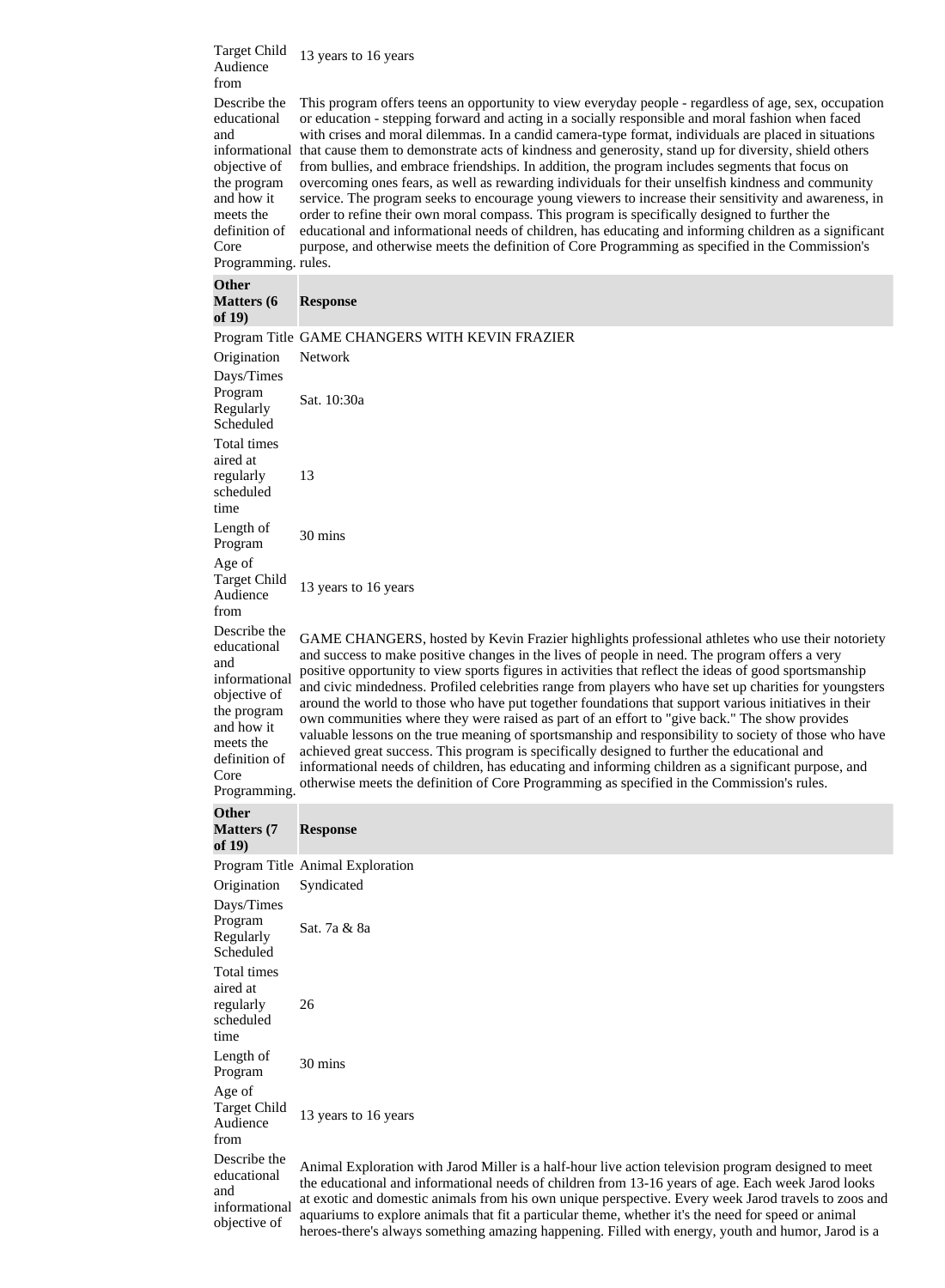the program and how it meets the definition of Core Programming. welcome visitor in living rooms around America on a weekly basis. It is the mission of this program to inspire viewers, children and adults alike, to preserve the innate human instinct to explore. The producers design each episode to reveal to children the world around them in a way that identifies positive role models and pro social values within an environmentally responsible universe. Each episode will display the recommended rating TV-G E/I from beginning to end.

| <b>Other</b><br><b>Matters (8 of Response</b><br>19)                            |                                                                                                                                                                                                                                                                                                                                                                                                                                                                                                                                         |                                                                                    |
|---------------------------------------------------------------------------------|-----------------------------------------------------------------------------------------------------------------------------------------------------------------------------------------------------------------------------------------------------------------------------------------------------------------------------------------------------------------------------------------------------------------------------------------------------------------------------------------------------------------------------------------|------------------------------------------------------------------------------------|
| Program Title                                                                   | <b>Wild About Animals</b>                                                                                                                                                                                                                                                                                                                                                                                                                                                                                                               |                                                                                    |
| Origination                                                                     | Syndicated                                                                                                                                                                                                                                                                                                                                                                                                                                                                                                                              |                                                                                    |
| Days/Times<br>Program<br>Regularly<br>Scheduled                                 | Sat. 7:30a                                                                                                                                                                                                                                                                                                                                                                                                                                                                                                                              |                                                                                    |
| Total times<br>aired at<br>regularly<br>scheduled time                          | 13                                                                                                                                                                                                                                                                                                                                                                                                                                                                                                                                      |                                                                                    |
| Length of<br>Program                                                            | 30 mins                                                                                                                                                                                                                                                                                                                                                                                                                                                                                                                                 |                                                                                    |
| Age of Target<br>Child<br>Audience from                                         | 13 years to 16 years                                                                                                                                                                                                                                                                                                                                                                                                                                                                                                                    |                                                                                    |
| Describe the<br>educational<br>and<br>informational                             | Wild About Animals is a half hour animal magazine series hosted by Mariette Hartley who has<br>committed herself to fighting for the rights of animals for over 20 years. The series objective is to<br>educate and inform children, specifically in the target age group, by bringing them entertaining and                                                                                                                                                                                                                            |                                                                                    |
| objective of<br>the program<br>and how it<br>meets the<br>definition of<br>Core | interesting stories about the world's most fascinating animals. Each episode consists of four different<br>stories designed to teach children about both exotic and unique animals, as well as to educate them<br>further about animals they see everyday. This program is specifically designed to further the<br>educational and informational needs of children, has educating and informing children as a<br>significant purpose, and otherwise meets the definition of Core programming as specified in the<br>Commission's rules. |                                                                                    |
| Programming.                                                                    |                                                                                                                                                                                                                                                                                                                                                                                                                                                                                                                                         |                                                                                    |
| Other Matters (9 of 19)                                                         |                                                                                                                                                                                                                                                                                                                                                                                                                                                                                                                                         | <b>Response</b>                                                                    |
| Program Title                                                                   |                                                                                                                                                                                                                                                                                                                                                                                                                                                                                                                                         | Think Big                                                                          |
| Origination                                                                     |                                                                                                                                                                                                                                                                                                                                                                                                                                                                                                                                         | Syndicated                                                                         |
|                                                                                 | Days/Times Program Regularly Scheduled                                                                                                                                                                                                                                                                                                                                                                                                                                                                                                  | Sat. 8:00a                                                                         |
|                                                                                 | Total times aired at regularly scheduled time                                                                                                                                                                                                                                                                                                                                                                                                                                                                                           | 13                                                                                 |
| Length of Program                                                               |                                                                                                                                                                                                                                                                                                                                                                                                                                                                                                                                         | 30 mins                                                                            |
| Age of Target Child Audience from                                               |                                                                                                                                                                                                                                                                                                                                                                                                                                                                                                                                         | 13 years to 16 years                                                               |
|                                                                                 | Describe the educational and informational objective of the program<br>and how it meets the definition of Core Programming.                                                                                                                                                                                                                                                                                                                                                                                                             | Think Big is a weekly half-hour series<br>featuring teen inventors with big ideas. |
| <b>Other</b><br><b>Matters (10)</b><br>of 19)                                   | <b>Response</b>                                                                                                                                                                                                                                                                                                                                                                                                                                                                                                                         |                                                                                    |
|                                                                                 | Program Title Sports Stars of Tomorrow                                                                                                                                                                                                                                                                                                                                                                                                                                                                                                  |                                                                                    |
| Origination                                                                     | Syndicated                                                                                                                                                                                                                                                                                                                                                                                                                                                                                                                              |                                                                                    |
| Days/Times<br>Program<br>Regularly<br>Scheduled                                 | Sat. 8:30a                                                                                                                                                                                                                                                                                                                                                                                                                                                                                                                              |                                                                                    |
| Total times<br>aired at<br>regularly<br>scheduled<br>time                       | 13                                                                                                                                                                                                                                                                                                                                                                                                                                                                                                                                      |                                                                                    |
| Length of<br>Program                                                            | 30 mins                                                                                                                                                                                                                                                                                                                                                                                                                                                                                                                                 |                                                                                    |
| Age of<br><b>Target Child</b><br>Audience<br>from                               | 13 years to 16 years                                                                                                                                                                                                                                                                                                                                                                                                                                                                                                                    |                                                                                    |
| Describe the<br>educational<br>and                                              | Sports Stars of Tomorrow displays the hard work and dedication that it takes to be a true sports star. It<br>chronicles the trials and tribulations of the young athletes as they strive to become a top level<br>performer in the sports arena. The program helps youngsters realize that their full potential in both life<br>and the playing field are attainable with lots of hard work and determination. It reinforces the                                                                                                        |                                                                                    |

informational importance of key values like dedication, discipline, commitment and community involvement. The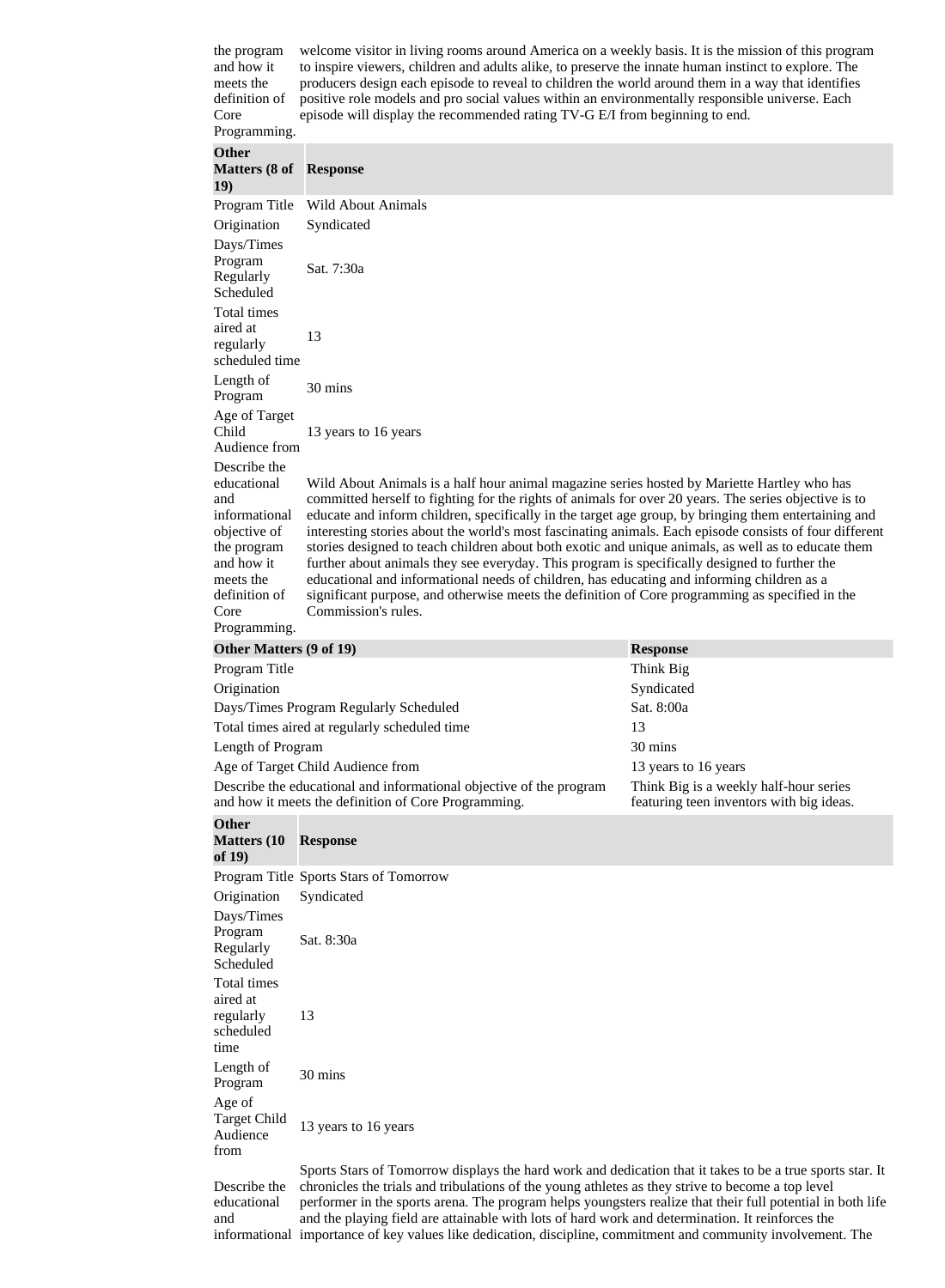objective of the program and how it meets the definition of Core Programming. and informing children as a significant purpose, and otherwise meets the definition of Core program also provides in depth human interest stories that reveal the important challenges and lessons that mold our young athletes. Not everyone is cut out to be a superstar. We recognize those athletes that have learned life lessons along the way while battling varying obstacles. These stories inspire and teach our youth that while many desire greatness on the grand stage of competition, much can be learned through the journey that can make a significant difference throughout one's life. This program is specifically designed to further the educational and informational needs of children, has educating programming as specified in the Commission's rules.

| <b>Other Matters</b><br>(11 of 19)                                                                                                               | <b>Response</b>                                                                                                                                                                                                                                                                                                                                                                                                                                                                                                                                                                                                                                                                                                                                                              |  |
|--------------------------------------------------------------------------------------------------------------------------------------------------|------------------------------------------------------------------------------------------------------------------------------------------------------------------------------------------------------------------------------------------------------------------------------------------------------------------------------------------------------------------------------------------------------------------------------------------------------------------------------------------------------------------------------------------------------------------------------------------------------------------------------------------------------------------------------------------------------------------------------------------------------------------------------|--|
| Program Title                                                                                                                                    | <b>Animal Rescue</b>                                                                                                                                                                                                                                                                                                                                                                                                                                                                                                                                                                                                                                                                                                                                                         |  |
| Origination                                                                                                                                      | Syndicated                                                                                                                                                                                                                                                                                                                                                                                                                                                                                                                                                                                                                                                                                                                                                                   |  |
| Days/Times<br>Program<br>Regularly<br>Scheduled                                                                                                  | Sat. 11:00a                                                                                                                                                                                                                                                                                                                                                                                                                                                                                                                                                                                                                                                                                                                                                                  |  |
| Total times<br>aired at<br>regularly<br>scheduled time                                                                                           | 13                                                                                                                                                                                                                                                                                                                                                                                                                                                                                                                                                                                                                                                                                                                                                                           |  |
| Length of<br>Program                                                                                                                             | 30 mins                                                                                                                                                                                                                                                                                                                                                                                                                                                                                                                                                                                                                                                                                                                                                                      |  |
| Age of Target<br>from                                                                                                                            | Child Audience 13 years to 16 years                                                                                                                                                                                                                                                                                                                                                                                                                                                                                                                                                                                                                                                                                                                                          |  |
| Describe the<br>educational and<br>informational<br>objective of the<br>program and<br>how it meets<br>the definition of<br>Core<br>Programming. | Animal Rescue is a weekly half hour reality series showcasing spectacular rescues of all types of<br>animals. The series focuses on the dedicated people around the world who help sick, injured or<br>abused animals. The program also instructs children on the proper care of animals and provides<br>safety tips on how to care for all kinds of creatures in the animal kingdom. The show is aimed at<br>children and families who want to learn about animal treatment, care and protection. This program<br>is specifically designed to further the educational and informational needs of children, has<br>educating and informing children as a significant purpose, and otherwise meets the definition of<br>Core programming specified in the Commission's rules. |  |
| <b>Other Matters</b><br>(12 of 19)                                                                                                               | <b>Response</b>                                                                                                                                                                                                                                                                                                                                                                                                                                                                                                                                                                                                                                                                                                                                                              |  |
| Program Title                                                                                                                                    | Missing                                                                                                                                                                                                                                                                                                                                                                                                                                                                                                                                                                                                                                                                                                                                                                      |  |
| Origination<br>Days/Times<br>Program<br>Regularly<br>Scheduled                                                                                   | Syndicated<br>Sat. 11:30a                                                                                                                                                                                                                                                                                                                                                                                                                                                                                                                                                                                                                                                                                                                                                    |  |
| Total times aired<br>at regularly<br>scheduled time                                                                                              | 13                                                                                                                                                                                                                                                                                                                                                                                                                                                                                                                                                                                                                                                                                                                                                                           |  |
| Length of<br>Program                                                                                                                             | 30 mins                                                                                                                                                                                                                                                                                                                                                                                                                                                                                                                                                                                                                                                                                                                                                                      |  |
| Age of Target<br><b>Child Audience</b><br>from                                                                                                   | 13 years to 16 years                                                                                                                                                                                                                                                                                                                                                                                                                                                                                                                                                                                                                                                                                                                                                         |  |
| Describe the<br>educational and<br>informational<br>objective of the<br>program and how<br>it meets the<br>definition of Core<br>Programming.    | Missing without overstating any dangers, educates children as to what possible dangers exist to<br>their safety, and illustrate specific ways of dealing with them, via the programs safety tips. It<br>gives children a sense that they have the power and means to protect themselves when away from<br>watchful eyes. Missing includes real life stories using various resources to help find missing<br>people. This program is specifically designed to further the educational and informational needs<br>of children, has educating and informing children as a significant purpose, and otherwise meets<br>the definition of Core programming as specified in the Commission's rules.                                                                                |  |
| <b>Other Matters</b><br>$(13 \text{ of } 19)$                                                                                                    | <b>Response</b>                                                                                                                                                                                                                                                                                                                                                                                                                                                                                                                                                                                                                                                                                                                                                              |  |
| Program Title                                                                                                                                    | <b>Jack Hanna's Animal Adventures</b>                                                                                                                                                                                                                                                                                                                                                                                                                                                                                                                                                                                                                                                                                                                                        |  |
| Origination                                                                                                                                      | Syndicated                                                                                                                                                                                                                                                                                                                                                                                                                                                                                                                                                                                                                                                                                                                                                                   |  |
| Days/Times<br>Program<br>Regularly<br>Scheduled                                                                                                  | M-Sat. 7-7:30a                                                                                                                                                                                                                                                                                                                                                                                                                                                                                                                                                                                                                                                                                                                                                               |  |
| Total times                                                                                                                                      |                                                                                                                                                                                                                                                                                                                                                                                                                                                                                                                                                                                                                                                                                                                                                                              |  |

aired at

regularly 78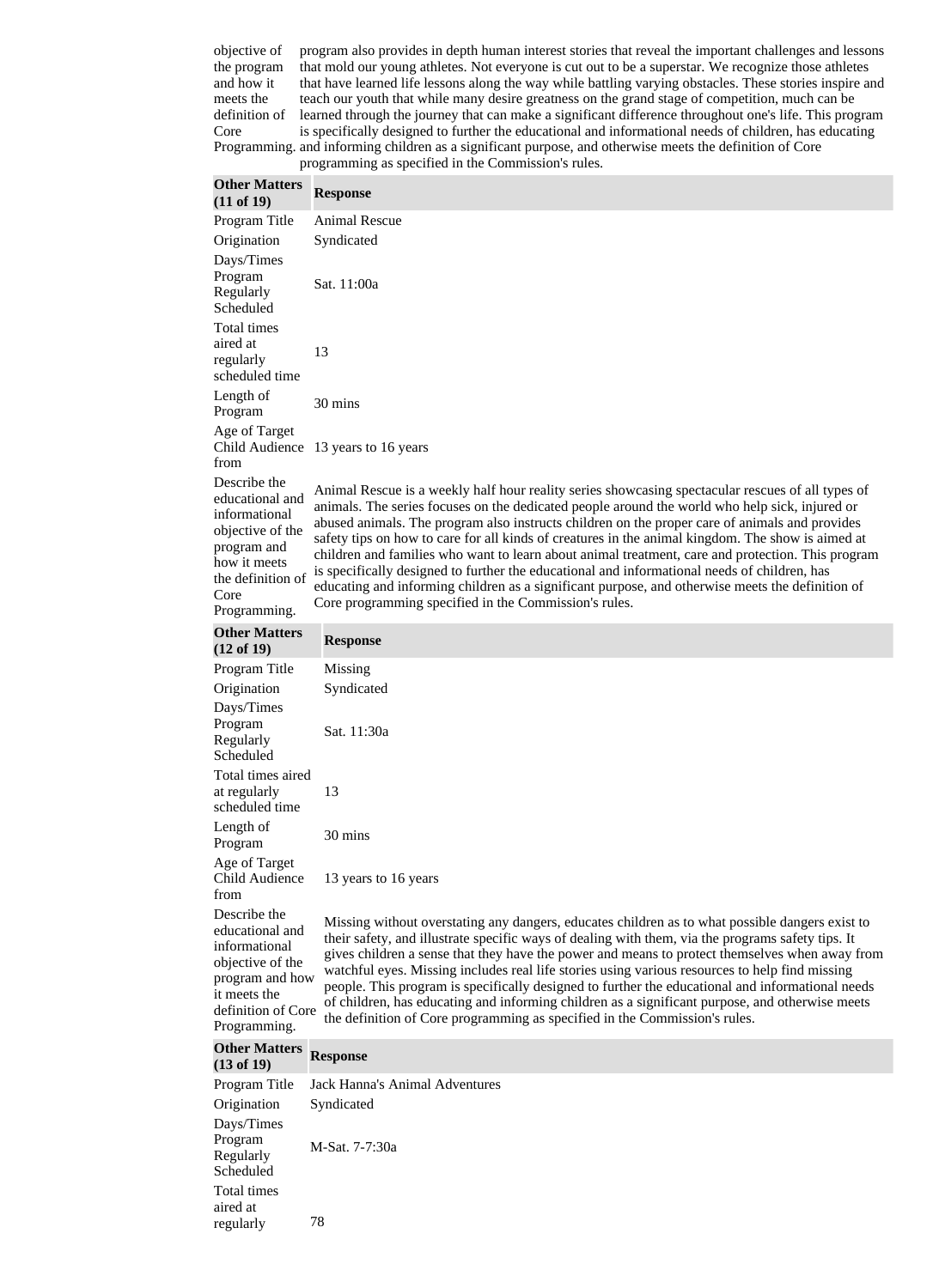| scheduled time<br>Length of<br>Program                                                                                                        | 30 mins                                                                                                                                                                                                                                                                                                                                                                                                                                                                                                                                                                                                                                                                                                                                                                                                                                                                  |
|-----------------------------------------------------------------------------------------------------------------------------------------------|--------------------------------------------------------------------------------------------------------------------------------------------------------------------------------------------------------------------------------------------------------------------------------------------------------------------------------------------------------------------------------------------------------------------------------------------------------------------------------------------------------------------------------------------------------------------------------------------------------------------------------------------------------------------------------------------------------------------------------------------------------------------------------------------------------------------------------------------------------------------------|
| Age of Target<br>Child<br>Audience from                                                                                                       | 13 years to 16 years                                                                                                                                                                                                                                                                                                                                                                                                                                                                                                                                                                                                                                                                                                                                                                                                                                                     |
| Describe the<br>educational<br>and<br>informational<br>program and<br>how it meets<br>the definition<br>of Core<br>Programming.               | Jack Hanna's Animal Adventure is a program designed to meet the educational and informational<br>needs of children. In each episode the cameras follow Jack as he spends time with nature's creatures<br>across the continents. Jack talks with people that are knowledgeable about each animal and habitat,<br>objective of the teaching as he goes. Each episode is designed to reveal to children the world around them in a way<br>that presents positive role models and pro-social values within an environmentally responsible<br>universe. This program is specifically designed to further the educational and informational needs of<br>children, has educating and informing children as a significant purpose, and otherwise meets the<br>definition of Core programming as specified in the Commission's rules.                                             |
| <b>Other Matters</b><br>(14 of 19)                                                                                                            | <b>Response</b>                                                                                                                                                                                                                                                                                                                                                                                                                                                                                                                                                                                                                                                                                                                                                                                                                                                          |
| Program Title<br>Origination<br>Days/Times<br>Program<br>Regularly                                                                            | <b>Animal Atlas</b><br>Syndicated<br>Sat. 7:30a                                                                                                                                                                                                                                                                                                                                                                                                                                                                                                                                                                                                                                                                                                                                                                                                                          |
| Scheduled<br>Total times aired<br>at regularly<br>scheduled time                                                                              | 13                                                                                                                                                                                                                                                                                                                                                                                                                                                                                                                                                                                                                                                                                                                                                                                                                                                                       |
| Length of<br>Program                                                                                                                          | 30 mins                                                                                                                                                                                                                                                                                                                                                                                                                                                                                                                                                                                                                                                                                                                                                                                                                                                                  |
| Age of Target<br>Child Audience<br>from                                                                                                       | 13 years to 16 years                                                                                                                                                                                                                                                                                                                                                                                                                                                                                                                                                                                                                                                                                                                                                                                                                                                     |
| Describe the<br>educational and<br>informational<br>objective of the<br>program and how<br>it meets the<br>definition of Core<br>Programming. | This series presents instructional and educational aspects of the animal world for the 13-16 year<br>old age group. The narrative style is an informed banter, with sound-effect support, including<br>applause, comedic rim shots and instrumental accents. Facts are blended in and supported by<br>viewer observation. The general tone is one that suggests information is interesting and suprising.<br>The format supports the educational content. The pace of the editing, the choice of music and<br>sound effects and, most importantly, the tone of the narration is entirely appropriate for delivering<br>educational content in a format receptive to the targeted age range.                                                                                                                                                                              |
| <b>Other</b><br><b>Matters</b> (15)<br>of $19)$                                                                                               | <b>Response</b>                                                                                                                                                                                                                                                                                                                                                                                                                                                                                                                                                                                                                                                                                                                                                                                                                                                          |
| Program Title Whaddyado<br>Origination                                                                                                        | Syndicated                                                                                                                                                                                                                                                                                                                                                                                                                                                                                                                                                                                                                                                                                                                                                                                                                                                               |
| Days/Times<br>Program<br>Regularly<br>Scheduled<br>Total times                                                                                | Sat. 9:30a                                                                                                                                                                                                                                                                                                                                                                                                                                                                                                                                                                                                                                                                                                                                                                                                                                                               |
| aired at<br>regularly<br>scheduled<br>time                                                                                                    | 13                                                                                                                                                                                                                                                                                                                                                                                                                                                                                                                                                                                                                                                                                                                                                                                                                                                                       |
| Length of<br>Program                                                                                                                          | 30 mins                                                                                                                                                                                                                                                                                                                                                                                                                                                                                                                                                                                                                                                                                                                                                                                                                                                                  |
| Age of<br><b>Target Child</b><br>Audience<br>from                                                                                             | 13 years to 16 years                                                                                                                                                                                                                                                                                                                                                                                                                                                                                                                                                                                                                                                                                                                                                                                                                                                     |
| Describe the<br>educational<br>and<br>objective of<br>the program<br>and how it<br>meets the                                                  | Whaddyado is an educational series designed to educate, inform, inspire and entertain children about<br>the world around them. Each episode is an educational life lesson, based in reality, intended to prepare<br>young people for potential situations that could easily crop us at any time, anywhere. Using a<br>informational combination of actual footage, re-enactments, and demonstrations, the series provides a compelling<br>look at perilous situations that have occurred in real life. Then using interviews with the participants<br>and instructions from experts we learn what the proper reaction should be when faced with similar life<br>threatening circumstances. Also in an effort to help young people make the right decision at the right<br>moment there will be a moral dilemma segment featured in some of the episodes. This program is |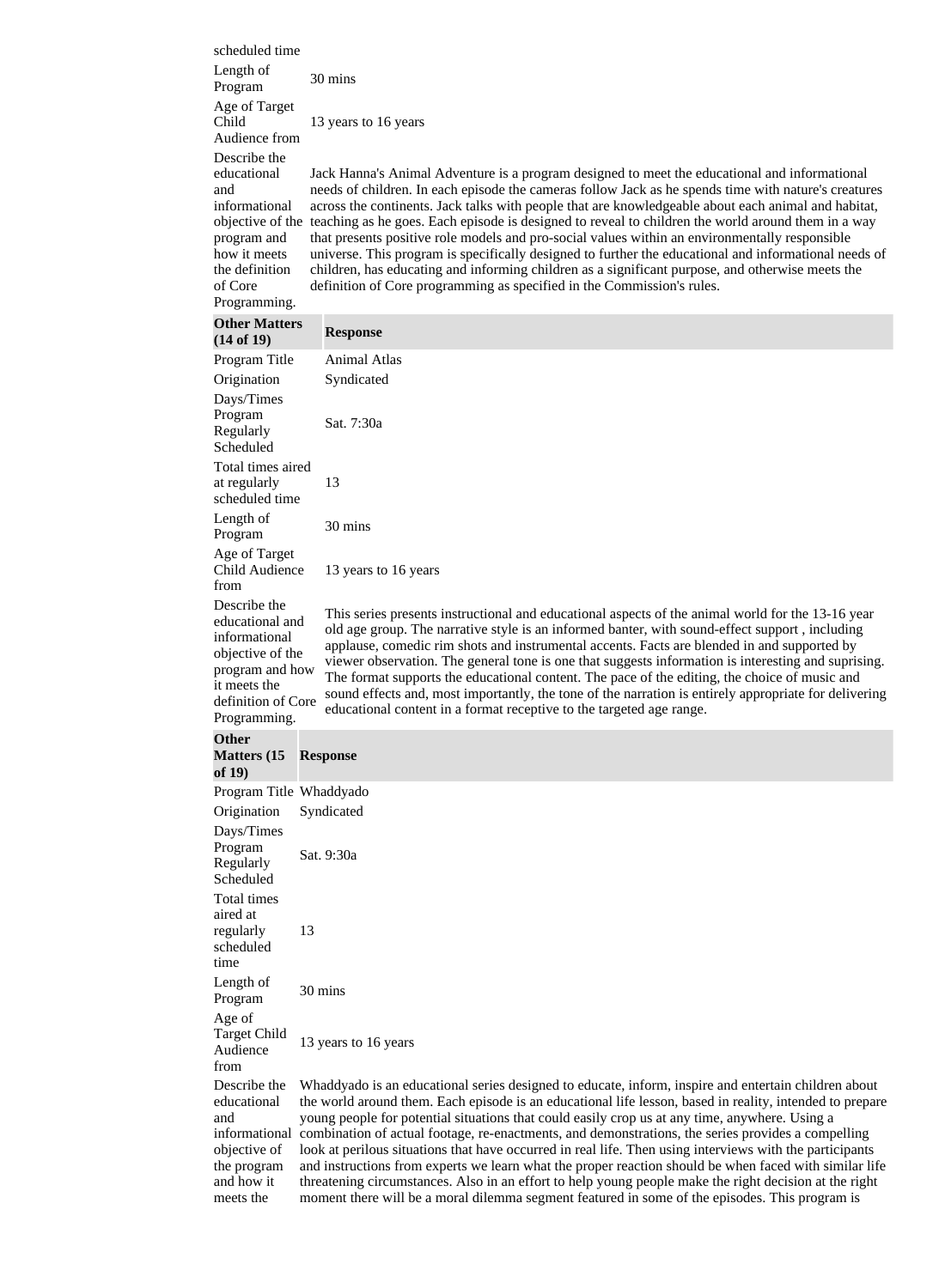definition of specifically designed to further the educational and informational needs of children, has educating and Core Programming. as specified in the Commission's rules. informing children as a significant purpose, and otherwise meets the definition of Core programming

| <b>Other</b><br><b>Matters</b> (16<br>of $19)$                                                                                                         | <b>Response</b>                                                                                                                                                                                                                                                                                                                                                                                                                                                                                                                                                                                                                                                                                                                                                                                                                                                                                                                                                                                                                                                                                                                                                                                                        |
|--------------------------------------------------------------------------------------------------------------------------------------------------------|------------------------------------------------------------------------------------------------------------------------------------------------------------------------------------------------------------------------------------------------------------------------------------------------------------------------------------------------------------------------------------------------------------------------------------------------------------------------------------------------------------------------------------------------------------------------------------------------------------------------------------------------------------------------------------------------------------------------------------------------------------------------------------------------------------------------------------------------------------------------------------------------------------------------------------------------------------------------------------------------------------------------------------------------------------------------------------------------------------------------------------------------------------------------------------------------------------------------|
|                                                                                                                                                        | Program Title Wild America                                                                                                                                                                                                                                                                                                                                                                                                                                                                                                                                                                                                                                                                                                                                                                                                                                                                                                                                                                                                                                                                                                                                                                                             |
| Origination                                                                                                                                            | Syndicated                                                                                                                                                                                                                                                                                                                                                                                                                                                                                                                                                                                                                                                                                                                                                                                                                                                                                                                                                                                                                                                                                                                                                                                                             |
| Days/Times<br>Program<br>Regularly<br>Scheduled                                                                                                        | Sat. 10:30a                                                                                                                                                                                                                                                                                                                                                                                                                                                                                                                                                                                                                                                                                                                                                                                                                                                                                                                                                                                                                                                                                                                                                                                                            |
| Total times<br>aired at<br>regularly<br>scheduled<br>time                                                                                              | 13                                                                                                                                                                                                                                                                                                                                                                                                                                                                                                                                                                                                                                                                                                                                                                                                                                                                                                                                                                                                                                                                                                                                                                                                                     |
| Length of<br>Program                                                                                                                                   | 30 mins                                                                                                                                                                                                                                                                                                                                                                                                                                                                                                                                                                                                                                                                                                                                                                                                                                                                                                                                                                                                                                                                                                                                                                                                                |
| Age of<br><b>Target Child</b><br>Audience<br>from                                                                                                      | 13 years to 16 years                                                                                                                                                                                                                                                                                                                                                                                                                                                                                                                                                                                                                                                                                                                                                                                                                                                                                                                                                                                                                                                                                                                                                                                                   |
| Describe the<br>educational<br>and<br>informational<br>objective of<br>the program<br>and how it<br>meets the<br>definition of<br>Core<br>Programming. | Wild America's key educational objective is to familiarize children with the animals of the North<br>American content, their interaction with other animals and their environment. Throughout the series<br>emphasis will be placed upon protecting endangered species and the impact that humans have while<br>interacting in their environment. Each episode is specific to a particular animal. Topics range from<br>basic food gather, mating, natural enemies, relationships to other animals, and the interaction of the<br>specific ecology on the survival of the species. Children viewing the program will achieve a greater<br>understanding of nature and specific animal species because of the up close and detailed photography<br>of the series. Through this understanding, it is hoped children will better relate to the natural<br>environment as it exist in North America and learn to protect its natural species. This program is<br>specifically designed to further the educational and informational needs of children, has educating and<br>informing children as a significant purpose, and otherwise meets the definition of Core programming<br>as specified in the Commission's rules. |
| Other Matters (17 of $\overline{R}$                                                                                                                    |                                                                                                                                                                                                                                                                                                                                                                                                                                                                                                                                                                                                                                                                                                                                                                                                                                                                                                                                                                                                                                                                                                                                                                                                                        |

| <b>OUIGL Matters (17 OF</b><br><b>19</b> )                                                                                                 | <b>Response</b>                                                                                                                                                                                                                                                                                                                                                                                                                                                                                                             |
|--------------------------------------------------------------------------------------------------------------------------------------------|-----------------------------------------------------------------------------------------------------------------------------------------------------------------------------------------------------------------------------------------------------------------------------------------------------------------------------------------------------------------------------------------------------------------------------------------------------------------------------------------------------------------------------|
| Program Title                                                                                                                              | Dog Tales                                                                                                                                                                                                                                                                                                                                                                                                                                                                                                                   |
| Origination                                                                                                                                | Syndicated                                                                                                                                                                                                                                                                                                                                                                                                                                                                                                                  |
| Days/Times Program<br><b>Regularly Scheduled</b>                                                                                           | Sat. 10-10:30a                                                                                                                                                                                                                                                                                                                                                                                                                                                                                                              |
| Total times aired at<br>regularly scheduled<br>time                                                                                        | 13                                                                                                                                                                                                                                                                                                                                                                                                                                                                                                                          |
| Length of Program                                                                                                                          | 30 mins                                                                                                                                                                                                                                                                                                                                                                                                                                                                                                                     |
| Age of Target Child<br>Audience from                                                                                                       | 13 years to 16 years                                                                                                                                                                                                                                                                                                                                                                                                                                                                                                        |
| Describe the<br>educational and<br>informational<br>objective of the<br>program and how it<br>meets the definition of<br>Core Programming. | Serves the educational and informational needs of children 13-16 years of age with its<br>program content, including dog safety and care tips, as well as lessons on the responsibility<br>of owning a dog. The show provides informative segments on various dog breeds and<br>showcases various veterinary experts explaining different issues affecting canines. The<br>weekly series includes recommended reading lists about dogs, and promotes children's<br>writing and creative skills with essay and art contests. |

| <b>Other Matters (18 of 19)</b>                                                                                                      | <b>Response</b>                                                                                                                                                                                                                                                                                                                                                                                  |
|--------------------------------------------------------------------------------------------------------------------------------------|--------------------------------------------------------------------------------------------------------------------------------------------------------------------------------------------------------------------------------------------------------------------------------------------------------------------------------------------------------------------------------------------------|
| Program Title                                                                                                                        | Zoo Clues                                                                                                                                                                                                                                                                                                                                                                                        |
| Origination                                                                                                                          | Syndicated                                                                                                                                                                                                                                                                                                                                                                                       |
| Days/Times Program<br><b>Regularly Scheduled</b>                                                                                     | Sat. 10:30a                                                                                                                                                                                                                                                                                                                                                                                      |
| Total times aired at<br>regularly scheduled time                                                                                     | 13                                                                                                                                                                                                                                                                                                                                                                                               |
| Length of Program                                                                                                                    | 30 mins                                                                                                                                                                                                                                                                                                                                                                                          |
| Age of Target Child<br>Audience from                                                                                                 | 13 years to 16 years                                                                                                                                                                                                                                                                                                                                                                             |
| Describe the educational<br>and informational objective<br>of the program and how it<br>meets the definition of Core<br>Programming. | Zoo clues is an educational and informative half-hour, E/I program that poses<br>fascinating animal-related questions to viewers, gives them clues to the right answer,<br>and then explains the right answer, allowing young viewers to interact and learn. The<br>goal of the series is to provide young viewers with information to understand and<br>appreciate animals and the environment. |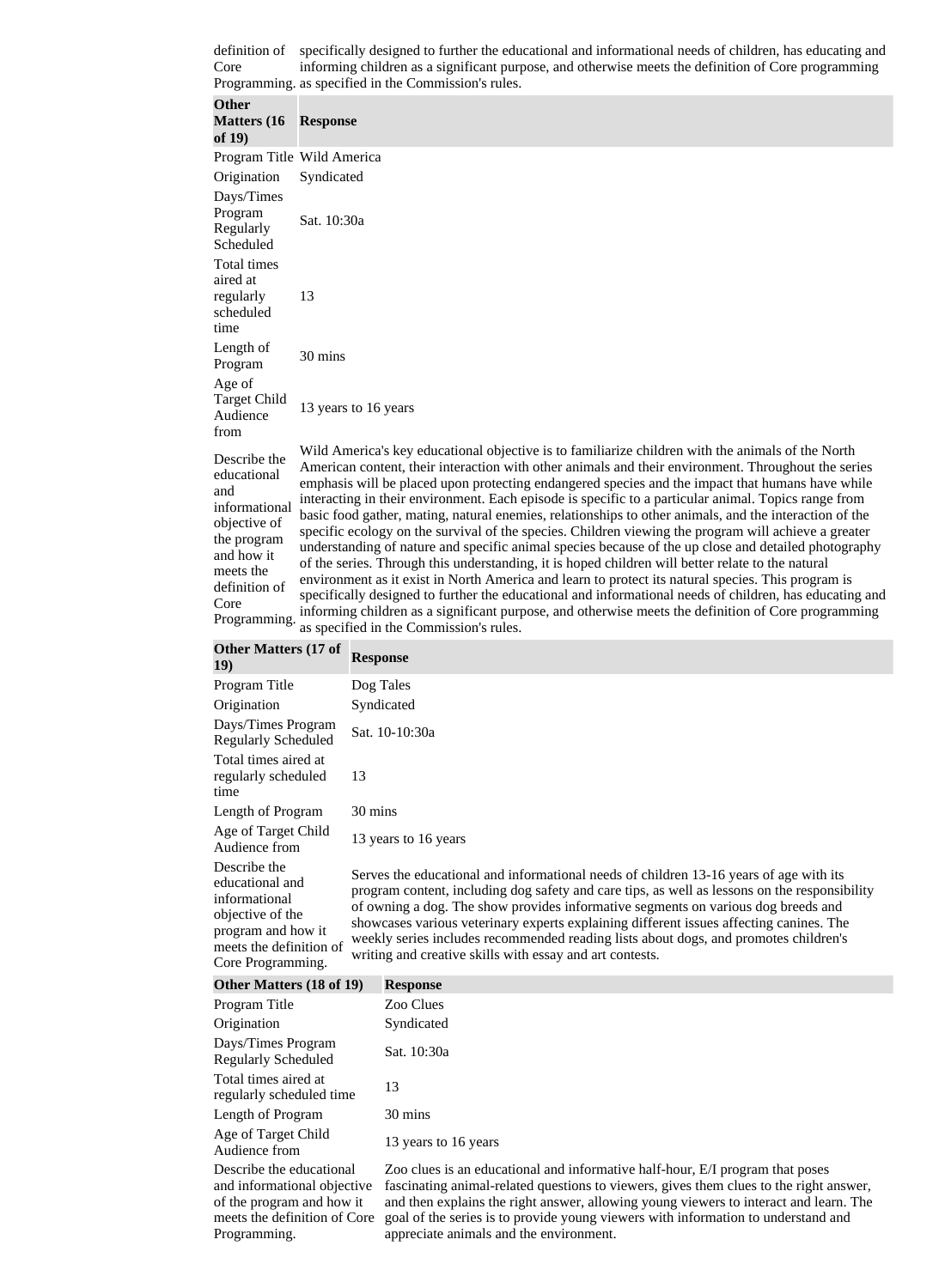| <b>Other Matters</b><br>(19 of 19)                                                                                                            | <b>Response</b>                                                                                                                                                                                                                                                                                                                                                                                                                                                                                                                                                                                                                                          |
|-----------------------------------------------------------------------------------------------------------------------------------------------|----------------------------------------------------------------------------------------------------------------------------------------------------------------------------------------------------------------------------------------------------------------------------------------------------------------------------------------------------------------------------------------------------------------------------------------------------------------------------------------------------------------------------------------------------------------------------------------------------------------------------------------------------------|
| Program Title                                                                                                                                 | <b>AWESOME ADVENTURES</b>                                                                                                                                                                                                                                                                                                                                                                                                                                                                                                                                                                                                                                |
| Origination                                                                                                                                   | Syndicated                                                                                                                                                                                                                                                                                                                                                                                                                                                                                                                                                                                                                                               |
| Days/Times<br>Program<br>Regularly<br>Scheduled                                                                                               | Sat. 9:00a                                                                                                                                                                                                                                                                                                                                                                                                                                                                                                                                                                                                                                               |
| Total times aired<br>at regularly<br>scheduled time                                                                                           | 13                                                                                                                                                                                                                                                                                                                                                                                                                                                                                                                                                                                                                                                       |
| Length of Program 30 mins                                                                                                                     |                                                                                                                                                                                                                                                                                                                                                                                                                                                                                                                                                                                                                                                          |
| Age of Target<br>Child Audience<br>from                                                                                                       | 13 years to 16 years                                                                                                                                                                                                                                                                                                                                                                                                                                                                                                                                                                                                                                     |
| Describe the<br>educational and<br>informational<br>objective of the<br>program and how<br>it meets the<br>definition of Core<br>Programming. | Awesome Adventures is a series with a host and two different teens that travel each week to<br>destinations around the world that can be both exotic and remote. The series is designed to<br>educate, inform, and entertain children about the world around them. Each journey is a lesson in<br>the beauty of nature, its creatures, and the people who inhabit the land. This program is<br>specifically designed to further the educational and informational needs of children, has<br>educating and informing children as a significant purpose, and otherwise meets the definition of<br>Core programming as specified in the Commission's rules. |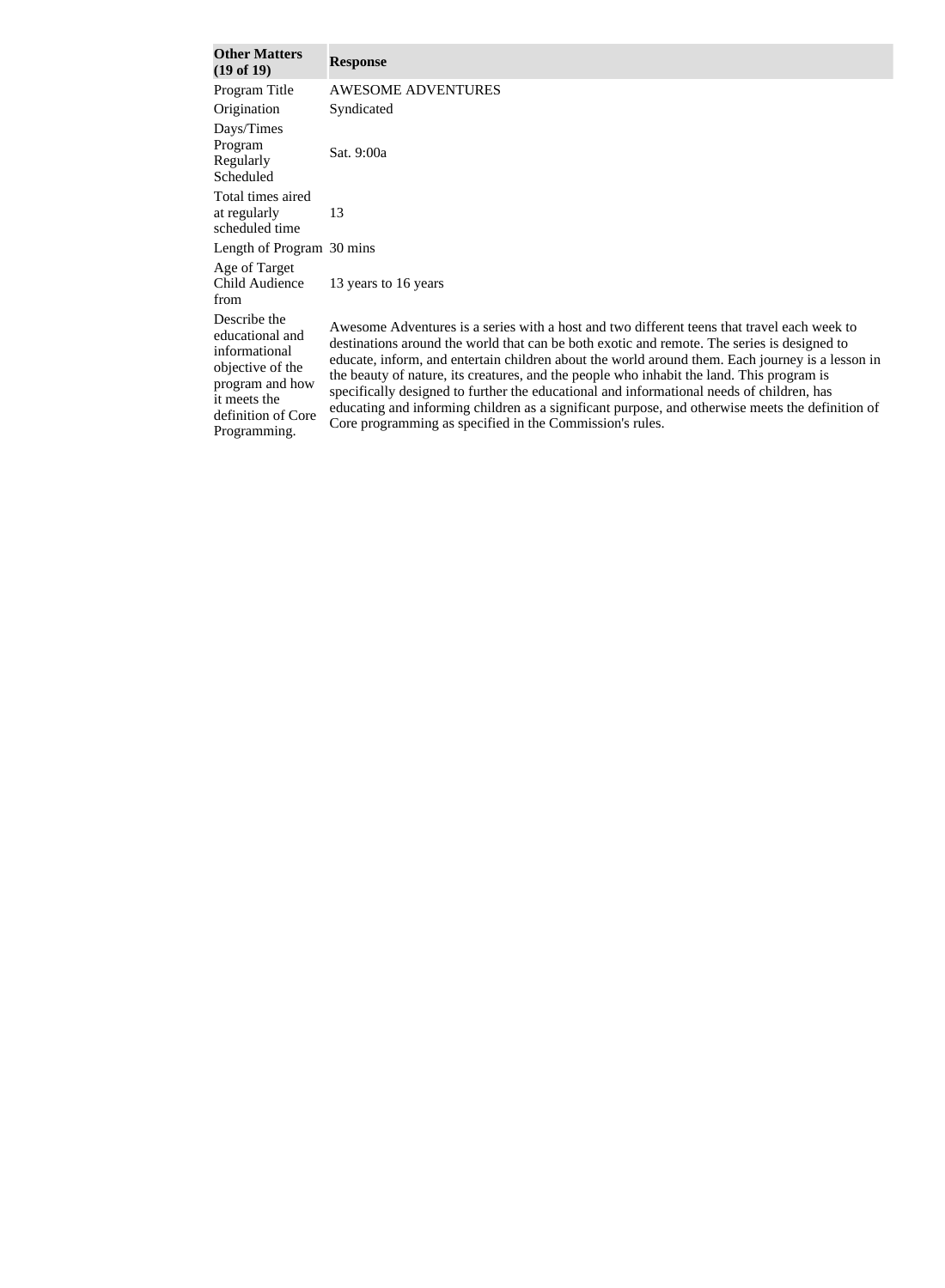The undersigned certifies that he or she is (a) the party filing the Children's Television Programming, or an officer, director, member, partner, trustee, authorized employee, or other individual or duly elected or appointed official who is authorized to sign on behalf of the party filing the Children's Television Programming; or (b) an attorney qualified to practice before the Commission under 47 C.F.R. Section 1.23 (a), who is authorized to represent the party filing the Children's Television Programming, and who further certifies that he or she has read the document; that to the best of his or her knowledge, information,and belief there is good ground to support it; and that it is not interposed for delay.

### **FAILURE TO SIGN THIS APPLICATION MAY RESULT IN DISMISSAL OF THE APPLICATION AND FORFEITURE OF ANY FEES PAID**

Upon grant of this application, the Authorization Holder may be subject to certain construction or coverage requirements. Failure to meet the construction or coverage requirements will result in automatic cancellation of the Authorization. Consult appropriate FCC regulations to determine the construction or coverage requirements that apply to the type of Authorization requested in this application.

WILLFUL FALSE STATEMENTS MADE ON THIS FORM OR ANY ATTACHMENTS ARE PUNISHABLE BY FINE AND/OR IMPRISONMENT (U.S. Code, Title 18, §1001) AND/OR REVOCATION OF ANY STATION AUTHORIZATION (U.S. Code, Title 47, §312(a)(1)), AND/OR FORFEITURE (U.S. Code, Title 47, §503).

I certify that this application includes all required and relevant attachments. Yes

**Nancy Alley**

I declare, under penalty of perjury, that I am an authorized representative of the above-named applicant for *Program*  the Authorization(s) specified above. *Director*

> 04/08 /2016